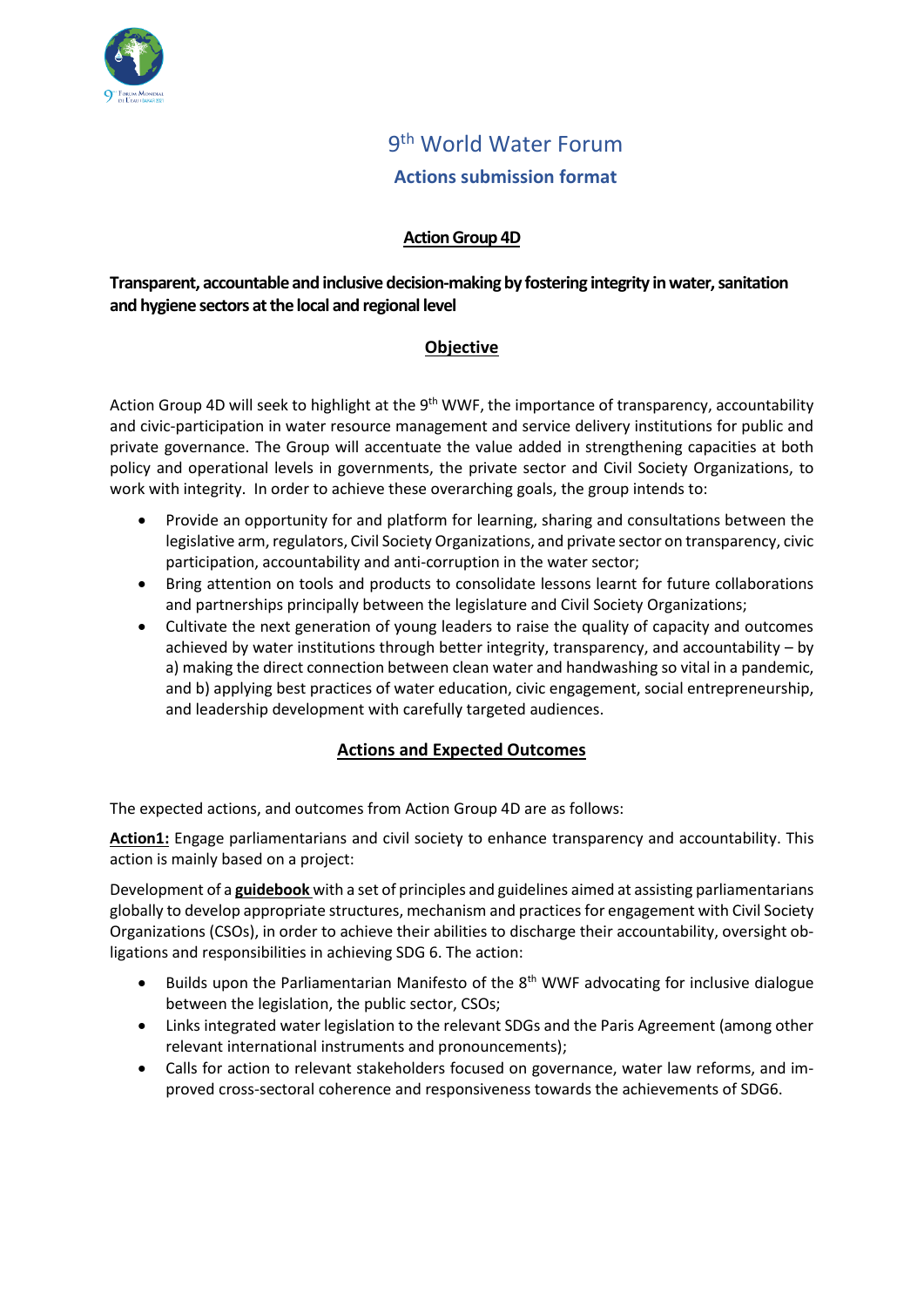

**Action2**: Cultivate the next generation of young leaders to raise the quality of capacity and outcomes achieved by water institutions through better integrity, transparency, and accountability – by a) making the direct connection between clean water and handwashing so vital in a pandemic, and b) applying best practices of water education, civic engagement, social entrepreneurship, and leadership development with carefully targeted audiences. The program is titled "Clean Water. Clean Hands. Save Lives."

- Focuses on identifying and cultivating the next generation of young leaders who take full responsibility for strengthening institutions through integrity, transparency, and accountability and skilled in applying best practices from around the world either through direct civic engagement, social entrepreneurship, corporate involvement or public service.
- The program will use the heightened awareness of water issues during a pandemic to connect better water quality 6.3.2) and improved hygiene (6.2.1b) to institutional effectiveness (16.a), leadership competence and the specific institutional foundations of integrity (16.5, 16.6, 16.7, 6.b.1), transparency (6.4.1, 6.6.1, 16.10) and accountability (16.a, 16.8)
- The program will take advantage of the heightened levels of multi-stakeholder collaboration and generational solidarity required for a pandemic to engage next generation leaders with existing institutional leaders in systemic change. We will facilitate interactions of stakeholders with different expertise, from various sectors, cultures, communities in order to amplify a sense of common endeavor for effective institutions and integrity for equitable and sustainable management of water resources.

**Action3:** Operationalize and coordinate platforms of local governments for the implementation of Goal 6 with a focus on inclusive sanitation. This action is based on the project with the same title, with the objective of:

- Establishing a coordination unit for SDG 6, to be set up by December 2020 with representatives of various continents;
- Ensuring that local government are sensitized on the SDG 6 by 2022, (ii) 500 local governments officials trained on CWIS, and (iii) 50 partnerships between different local governments from various continents including benchmarking missions are organized.

# **Road Map**

- **In preparation for the Forum:** The group will finalize the conceptualization of the respective 3 action points, engage with relevant stakeholders to build momentum and interest towards the proposed actions, including design and testing.
- **At the Forum:** The Group intends to organize sessions through presentations, group discussion, roundtables and panel sessions.
- **After the Forum, the Group will:**
	- (i) Collate the respective actions and tools, needed for the development of the Parliamentarian's Guide book;
	- (ii) Initiate and launch of the 'Clean Water. Clean Hands. Save Lives' program;
	- (iii) Operationalize the platform of local governments for the implementation of Goal 6 of the SDG with a focus on inclusive sanitation.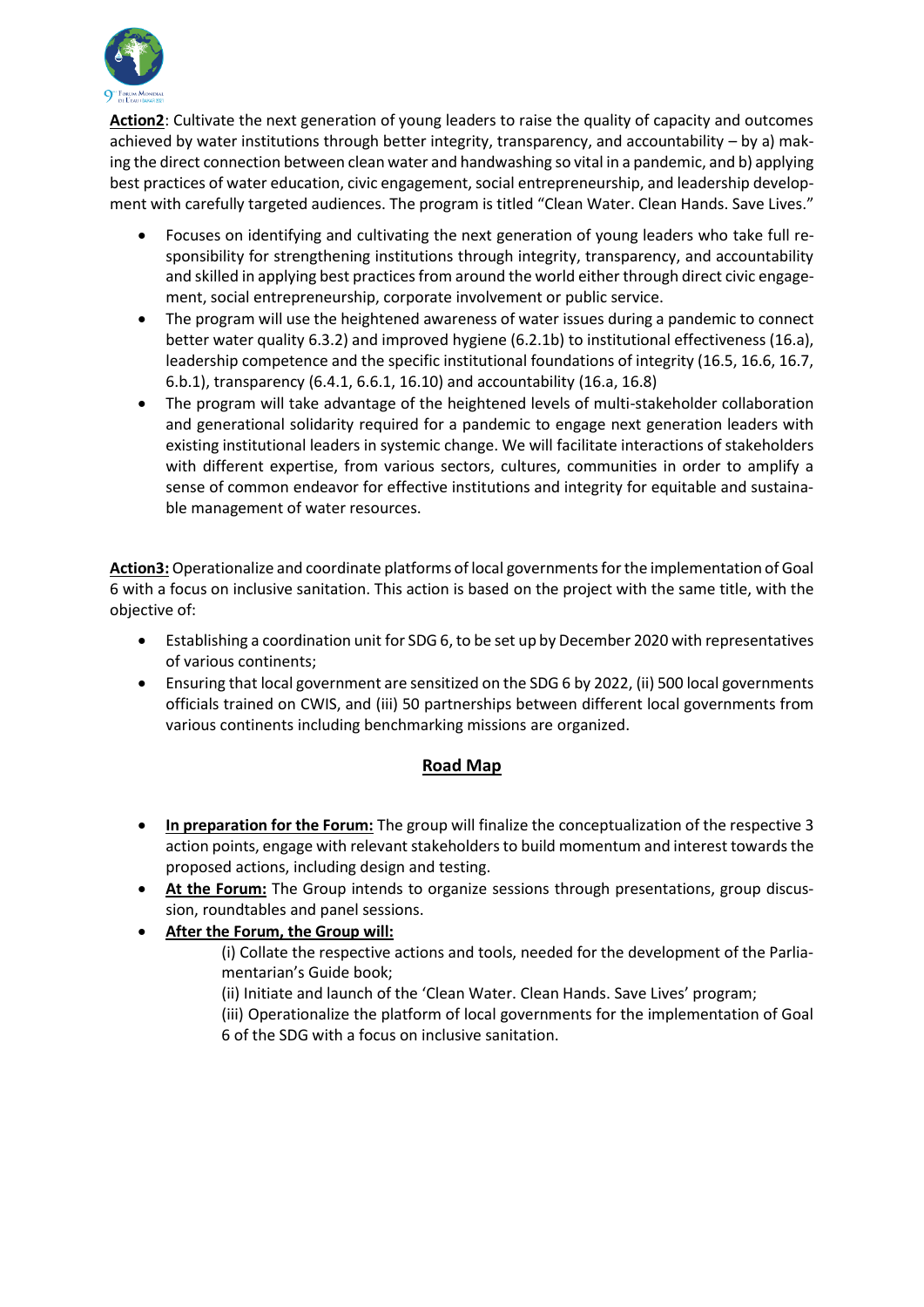

**MAIN ACTION:** Transparent, accountable and inclusive decision-making by fostering integrity in water service management at the local and regional level.

**Overall Objective:** To highlight at the 9th WWF, the importance of transparency, accountability and civic-participation in water resource management and service delivery institutions for public and private governance. The group will accentuate the value added in strengthening capacities at both policy and operational levels in governments, the private sector and Civil Societies to work with integrity.

#### **Overall purpose and expected results:**

- . Provide an opportunity for and platform for learning, sharing and consultations between the legislative arm, regulators, Civil Society Organizations, and private sector on transparency, civic participation, accountabilit
- Bring attention on tools and products to consolidate lessons learnt for future collaborations and partnerships principally between the legislature and Civil Society Organisations;
- Cultivate the next generation of leaders to improve integrity, transparency and accountability by catalysing interest in the water sector during a pandemic because of the urgent connection to public health.

Overall Objective: There is a growing global consensus of the importance of the role of parliaments in the realization of WASH goals and this role involves parliamentary engagement with CSOs, however to date, the relations uncoordinated.

**Overall SDGs Alignment:** Goals 1, 3,5, 6, 10, 16 and 17

#### Coherence with other Priorities:

• Build coherence, partnership and trust between policy makers in this case 'parliamentarians' and Civil Society Organizations through the development of a guidebook with a set of principles and guidelines aimed at appropriate structures, mechanism and practices for engagement with Civil Society Organizations, in order to achieve their abilities to discharge their accountability, oversight obligations and responsibilities in achievi **Overall SDGs Alignment:** Goals 1, 3, 6, 16 and 17

| <b>PROJECTS INCLUDED</b>                 | <b>OBJECTIVE</b> | <b>DESCRIPTION AND</b> | <b>EXPECTED RESULTS</b> | <b>SDGs ALIGN-</b> | <b>IMPLEMENTA-</b> | <b>PART</b>  |
|------------------------------------------|------------------|------------------------|-------------------------|--------------------|--------------------|--------------|
| In order of priority and level of impact |                  | <b>PURPOSE</b>         |                         | MENT               | <b>TION</b>        | <b>AND</b>   |
|                                          |                  |                        |                         |                    |                    | <b>HOLD</b>  |
|                                          |                  |                        |                         |                    |                    | <b>RESEI</b> |
|                                          |                  |                        |                         |                    |                    | <b>NESS</b>  |
|                                          |                  |                        |                         |                    |                    |              |
|                                          |                  |                        |                         |                    |                    |              |
|                                          |                  |                        |                         |                    |                    |              |
|                                          |                  |                        |                         |                    |                    |              |
| Project 1 - TITLE                        |                  |                        |                         |                    |                    |              |
| Project 2 - TITLE                        |                  |                        |                         |                    |                    |              |
| Project 3 - TITLE                        |                  |                        |                         |                    |                    |              |
| $\cdots$                                 |                  |                        |                         |                    |                    |              |
| <b>Project x - TITLE</b>                 |                  |                        |                         |                    |                    |              |

**ACTION 1:** Engage parliamentarians and the civil society community to enhance transparency and accountability.

#### **Overall purpose and expected results:**

• Substantially reduce corruption and bribery in all forms, through developing effective accountable and transparent institution at all levels;

|                                                                                                | tability and anti-corruption in the water sector;                                                         |                                                          |                                                                                                                                                                                                                                                                                                                                                                                                 |
|------------------------------------------------------------------------------------------------|-----------------------------------------------------------------------------------------------------------|----------------------------------------------------------|-------------------------------------------------------------------------------------------------------------------------------------------------------------------------------------------------------------------------------------------------------------------------------------------------------------------------------------------------------------------------------------------------|
| <b>PARTICIPANTS</b><br>AND STAKE-<br><b>HOLDERS REP-</b><br><b>RESENTATIVE-</b><br><b>NESS</b> | <b>REPLICABIL-</b><br><b>ITY IN OTHER</b><br><b>CONTEXTS</b>                                              | <b>REGIONAL</b><br><b>REPRESENTA-</b><br><b>TIVENESS</b> | <b>POTEN-</b><br><b>TIAL</b><br><b>OVER-</b><br><b>LAPPING</b><br>OR CO-<br><b>HERENCE</b><br><b>WITH</b><br><b>OTHER</b><br>AGs                                                                                                                                                                                                                                                                |
|                                                                                                |                                                                                                           |                                                          |                                                                                                                                                                                                                                                                                                                                                                                                 |
|                                                                                                |                                                                                                           |                                                          |                                                                                                                                                                                                                                                                                                                                                                                                 |
|                                                                                                |                                                                                                           |                                                          |                                                                                                                                                                                                                                                                                                                                                                                                 |
|                                                                                                |                                                                                                           |                                                          |                                                                                                                                                                                                                                                                                                                                                                                                 |
|                                                                                                |                                                                                                           |                                                          |                                                                                                                                                                                                                                                                                                                                                                                                 |
| chieving SDG 6.                                                                                | onship between these two parties has been largely<br>ned at assisting parliamentarians globally to device |                                                          | IPU<br>of<br>Group<br>4C, has<br>submit-<br>ted an ac-<br>tion to in-<br>clude key<br>aspects<br>of legisla-<br>tive ac-<br>tions<br>in<br>water<br>govern-<br>ance par-<br>ticularly<br>on parlia-<br>mentar-<br>ian roles<br>and capa-<br>bilities of<br>represen-<br>tation,<br>provi-<br>sions and<br>govern-<br>ment<br>over-<br>sight.<br>Possibil-<br>ity of link-<br>ages wel-<br>comed |

Coherence with other Priorities: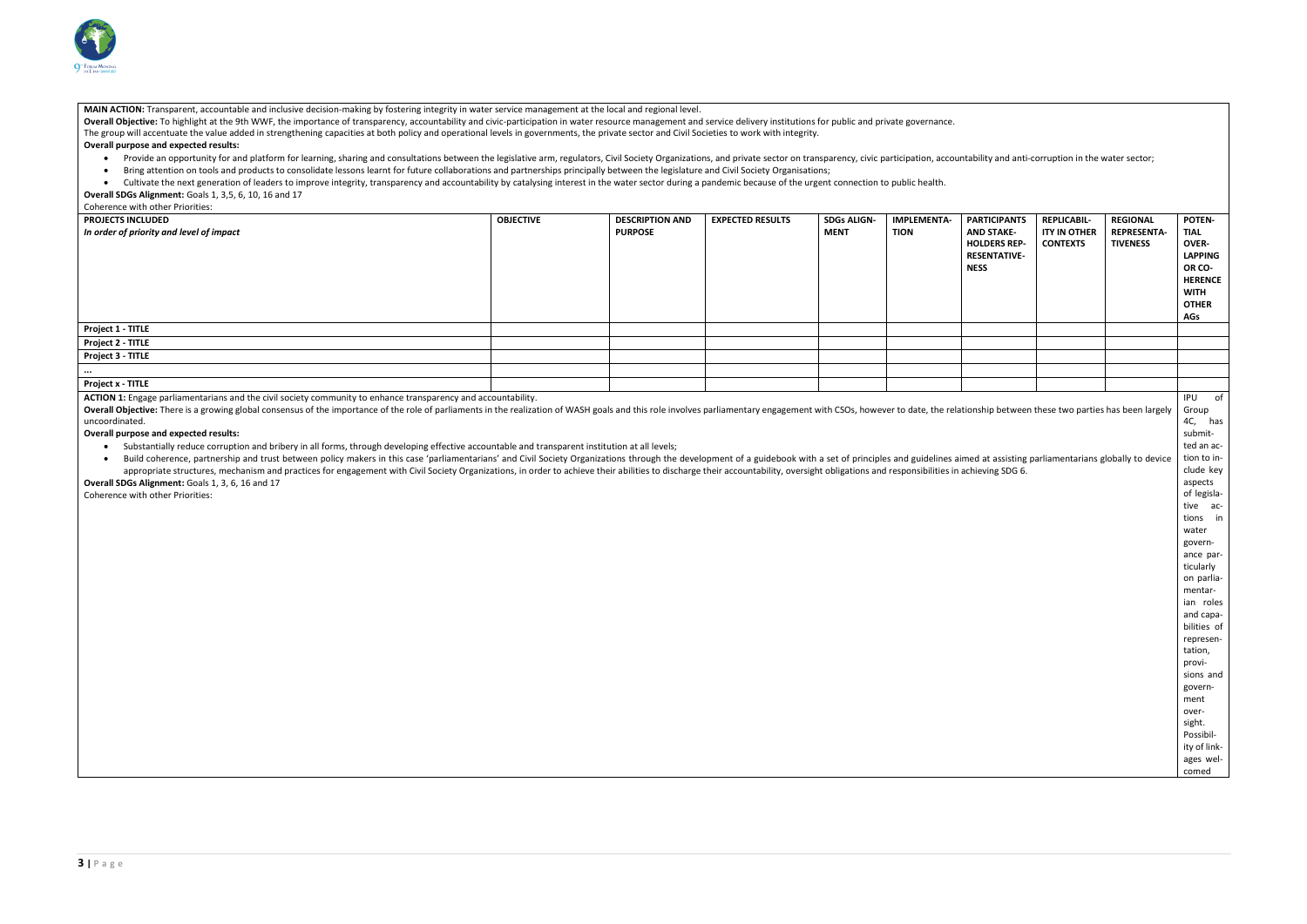

| <b>PROJECTS INCLUDED</b><br>In order of priority and level of impact                                                                                                                                                                                                                                                   | <b>OBJECTIVE</b>                                                                                                                                                                                                                                                                                                                                | <b>DESCRIPTION</b><br><b>AND</b><br><b>PURPOSE</b>                                                                                                                                                                                                                                                                                                                                                                             | <b>EXPECTED RESULTS</b>                                                                                                                                                                                                                                                                                                                                                                                                                                                                                                                  | SDGs ALIGN-<br><b>MENT</b> | <b>IMPLEMENTA-</b><br><b>TION</b> | <b>PARTI</b><br><b>AND</b><br><b>HOLD</b><br><b>RESEN</b><br><b>NESS</b> |
|------------------------------------------------------------------------------------------------------------------------------------------------------------------------------------------------------------------------------------------------------------------------------------------------------------------------|-------------------------------------------------------------------------------------------------------------------------------------------------------------------------------------------------------------------------------------------------------------------------------------------------------------------------------------------------|--------------------------------------------------------------------------------------------------------------------------------------------------------------------------------------------------------------------------------------------------------------------------------------------------------------------------------------------------------------------------------------------------------------------------------|------------------------------------------------------------------------------------------------------------------------------------------------------------------------------------------------------------------------------------------------------------------------------------------------------------------------------------------------------------------------------------------------------------------------------------------------------------------------------------------------------------------------------------------|----------------------------|-----------------------------------|--------------------------------------------------------------------------|
| Project 1 - A guide book on Parliamentarian engagement with Civil Society, providing recommenda-<br>tions on principles and practices for integrity, transparency, accountability and participation that<br>should be implemented at the legislative level in order to accelerate the achievement of SDG 6 on<br>WASH. | Development of a set of<br>principles and guidelines,<br>to assist parliamentarians<br>globally to devise the ap-<br>propriate<br>structures,<br>mechanisms and practices<br>for engaging with CSOs in<br>order to improve their<br>ability to discharge their<br>important accountability<br>and oversight obligations<br>and responsibilities | Development of a<br>guidebook with a set<br>of principles and<br>guidelines aimed at<br>assisting parliamen-<br>tarians globally to<br>device appropriate<br>structures, mecha-<br>nism and practices<br>for engagement with<br>Civil Society Organi-<br>zations, in order to<br>achieve their abili-<br>to discharge<br>ties<br>their accountability,<br>oversight obligations<br>and responsibilities<br>in achieving SDG 6. | 1. At the World Water<br>Forum: General agree-<br>ment on the principles<br>for engagement be-<br>tween Parliamentarians<br>and civil society to in-<br>crease integrity, trans-<br>parency, and accounta-<br>bility in achieving the<br>SDG 6 WASH goals.<br>2. After the World Water<br>Forum: Development<br>and dissemination of a<br>guidebook on for en-<br>gagement between Par-<br>liamentarians and civil<br>society to increase integ-<br>rity, transparency, and<br>accountability in achiev-<br>ing the SDG 6 WASH<br>goals. | Goal 1, 3, 6,<br>16 and 17 |                                   |                                                                          |
| Project 2 - TITLE                                                                                                                                                                                                                                                                                                      |                                                                                                                                                                                                                                                                                                                                                 |                                                                                                                                                                                                                                                                                                                                                                                                                                |                                                                                                                                                                                                                                                                                                                                                                                                                                                                                                                                          |                            |                                   |                                                                          |
| Project 3 - TITLE                                                                                                                                                                                                                                                                                                      |                                                                                                                                                                                                                                                                                                                                                 |                                                                                                                                                                                                                                                                                                                                                                                                                                |                                                                                                                                                                                                                                                                                                                                                                                                                                                                                                                                          |                            |                                   |                                                                          |
|                                                                                                                                                                                                                                                                                                                        |                                                                                                                                                                                                                                                                                                                                                 |                                                                                                                                                                                                                                                                                                                                                                                                                                |                                                                                                                                                                                                                                                                                                                                                                                                                                                                                                                                          |                            |                                   |                                                                          |
| Project x - TITLE                                                                                                                                                                                                                                                                                                      |                                                                                                                                                                                                                                                                                                                                                 |                                                                                                                                                                                                                                                                                                                                                                                                                                |                                                                                                                                                                                                                                                                                                                                                                                                                                                                                                                                          |                            |                                   |                                                                          |
|                                                                                                                                                                                                                                                                                                                        |                                                                                                                                                                                                                                                                                                                                                 |                                                                                                                                                                                                                                                                                                                                                                                                                                |                                                                                                                                                                                                                                                                                                                                                                                                                                                                                                                                          |                            |                                   |                                                                          |

Overall Objective: Cultivate the next generation of young leaders to raise the quality of capacity and outcomes achieved by water institutions through better integrity, transparency, and accountability - by a) making the d handwashing so vital in a pandemic, and b) applying best practices of water education, civic engagement, social entrepreneurship, and leadership development with carefully targeted audiences. The program is called "Clean W **Overall purpose and expected results:**

- Focuses on identifying and cultivating the next generation of young leaders who take full responsibility for strengthening institutions through integrity, transparency, and accountability and skilled in applying best pra direct civic engagement, social entrepreneurship, corporate involvement or public service;
- The program will use the heightened awareness of water issues during a pandemic to connect better water quality 6.3.2) and improved hygiene (6.2.1b) to institutional effectiveness (16.a), leadership competence and integrity (16.5, 16.6, 16.7, 6.b.1), transparency (6.4.1, 6.6.1, 16.10) and accountability (16.a, 16.8).

**ACTION 2: Cultivate the next generation of leaders to strengthen water institutions and outcomes.** 

| PARTICIPANTS<br>AND<br><b>STAKE-</b><br><b>HOLDERS REP-</b><br><b>RESENTATIVE-</b><br><b>NESS</b>                                                                                         | <b>REPLICABIL-</b><br>ity in Other<br><b>CONTEXTS</b>                                                               | <b>REGIONAL</b><br><b>REPRESENTA-</b><br><b>TIVENESS</b>                                                                                       | <b>POTEN-</b><br><b>TIAL</b><br><b>OVER-</b><br><b>LAPPING</b><br>OR CO-<br><b>HERENCE</b><br><b>WITH</b><br><b>OTHER</b><br><b>AGs</b> |
|-------------------------------------------------------------------------------------------------------------------------------------------------------------------------------------------|---------------------------------------------------------------------------------------------------------------------|------------------------------------------------------------------------------------------------------------------------------------------------|-----------------------------------------------------------------------------------------------------------------------------------------|
|                                                                                                                                                                                           |                                                                                                                     |                                                                                                                                                |                                                                                                                                         |
|                                                                                                                                                                                           |                                                                                                                     |                                                                                                                                                |                                                                                                                                         |
|                                                                                                                                                                                           |                                                                                                                     |                                                                                                                                                |                                                                                                                                         |
|                                                                                                                                                                                           |                                                                                                                     |                                                                                                                                                |                                                                                                                                         |
|                                                                                                                                                                                           |                                                                                                                     |                                                                                                                                                |                                                                                                                                         |
| lirect connection between clean water and<br>ean Water. Clean Hands. Save Lives."<br>t practices from around the world either through<br>ce and the specific institutional foundations of |                                                                                                                     |                                                                                                                                                |                                                                                                                                         |
|                                                                                                                                                                                           |                                                                                                                     |                                                                                                                                                |                                                                                                                                         |
| <b>PARTICIPANTS</b><br><b>STAKE-</b><br>AND<br><b>HOLDERS REP-</b><br><b>RESENTATIVE-</b><br><b>NESS</b>                                                                                  | <b>REPLICABIL-</b><br><b>ITY IN OTHER</b><br><b>CONTEXTS</b>                                                        | <b>REGIONAL</b><br><b>REPRESENTA-</b><br><b>TIVENESS</b>                                                                                       | <b>POTEN-</b><br><b>TIAL</b><br><b>OVER-</b><br><b>LAPPING</b><br>OR<br>CO-<br><b>HERENCE</b><br><b>WITH</b><br><b>OTHER</b><br>AGs     |
| Aid<br>Water<br>(West Africa)<br>Alli-<br>Citizens<br>ance (Global)<br>Direction de la<br>Gestion et de la<br>Planification<br>des Ressources                                             | Can be repli-<br>cated in any<br>watershed in<br>the world, al-<br>for<br>lowing<br>customization<br>of the general | Currently rep-<br>resents Africa<br>North<br>and<br>America. Our<br>first key strate-<br>gic partnership<br>will<br>be<br>de-<br>signed to add | 4B<br>Roundtab<br>of<br>le<br>Mayors,<br>Action 1                                                                                       |

**Overall SDGs Alignment**: Goals 6, 16

| Coherence with other Priorities:                            |                                                                                                                                                                                           |                                                                                                                                                                 |                                                                                                                                                                                                              |             |                                                                                                                                  |                                                                                   |
|-------------------------------------------------------------|-------------------------------------------------------------------------------------------------------------------------------------------------------------------------------------------|-----------------------------------------------------------------------------------------------------------------------------------------------------------------|--------------------------------------------------------------------------------------------------------------------------------------------------------------------------------------------------------------|-------------|----------------------------------------------------------------------------------------------------------------------------------|-----------------------------------------------------------------------------------|
| <b>PROJECTS INCLUDED</b>                                    | <b>OBJECTIVE</b>                                                                                                                                                                          | <b>DESCRIPTION</b><br><b>AND</b>                                                                                                                                | <b>EXPECTED RESULTS</b>                                                                                                                                                                                      | SDGs ALIGN- | <b>IMPLEMENTA-</b>                                                                                                               | <b>PART</b>                                                                       |
| In order of priority and level of impact                    |                                                                                                                                                                                           | <b>PURPOSE</b>                                                                                                                                                  |                                                                                                                                                                                                              | <b>MENT</b> | <b>TION</b>                                                                                                                      | AND<br><b>HOLD</b><br><b>RESEI</b><br><b>NESS</b>                                 |
| Project 2 - Program "Clean water. Clean Hands. Save Lives". | Increased and better en-<br>gagement of, and in-<br>creased and better en-<br>gagement of young and<br>civil society leaders on<br>how to increase coopera-<br>tion and accountability to | Identify and culti-<br>vate the next gener-<br>ation of young lead-<br>ers who take full re-<br>sponsibility for<br>strengthening insti-<br>tutions through in- | The program will use the<br>heightened awareness<br>of water issues during a<br>pandemic to connect<br>better water quality<br>6.3.2) and improved hy-<br>giene (6.2.1b) to institu-<br>tional effectiveness | Goals 6, 16 | $\bullet$ A pre-forum<br>is organized<br>as a concer-<br>tation<br>to<br>harmonize<br>African<br>the<br>local<br>gov-<br>ernment | Wate<br>(West<br>Citize<br>ance<br>Direc <sup>®</sup><br>Gesti<br>Planif<br>des R |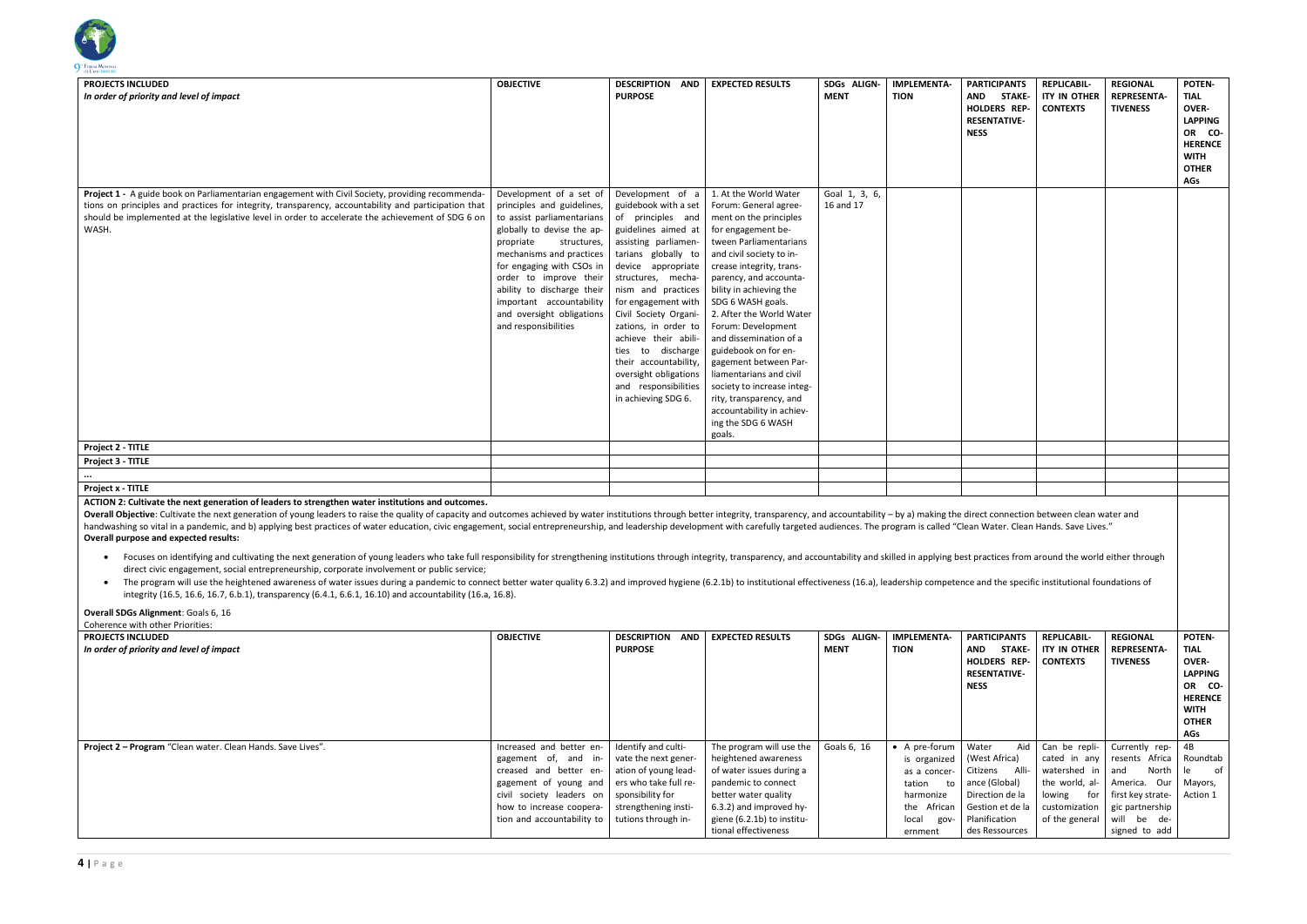

| meet SDG 6 and 16 targets<br>by 2030; | tegrity, transpar-<br>ency, and accounta-<br>bility and are skilled<br>in applying best<br>practices from<br>around the world ei-<br>ther through direct<br>civic engagement,<br>social entrepreneur-<br>ship, corporate in-<br>volvement or public<br>service. | (16.a), leadership com-<br>petence and the specific<br>institutional foundations<br>of integrity (16.5, 16.6,<br>16.7, 6.b.1), transpar-<br>ency (6.4.1, 6.6.1, 16.10)<br>and accountability (16.a,<br>16.8) | voice at the<br>forum as a<br>preparatory<br>step toward<br>Dakar 2021<br>• A local gov-<br>ernment fo-<br>rum is orga-<br>nized at the<br>WWF in Da-<br>kar, Senegal<br>March<br>in<br>2021;<br>• Strategic<br>partnerships<br>are formed<br>and a gen-<br>model<br>eral<br>institu-<br>for<br>gov-<br>tional<br>ernance of<br>water dur-<br>ing COVID-<br>19 is devel-<br>oped<br>through<br>online inter-<br>actions;<br>• A webinar<br>addressed<br>to local gov-<br>ernments in<br>5 pilot re-<br>gions to ex-<br>change ex-<br>perience on<br>chal-<br>the<br>lenges and<br>solutions to<br>for manage-<br>$\mathsf{of}$<br>$\mathop{\mathsf{ment}}$<br>WASH ser-<br>vices in a<br>context of<br>COVID-19 is<br>organized;<br>· A coordina-<br>tion unit for<br>SDG 6 at<br>global level<br>is set up by<br>December<br>2020 with<br>representa-<br>tives of vari-<br>ous conti-<br>nents; | en Eau<br>gal) |
|---------------------------------------|-----------------------------------------------------------------------------------------------------------------------------------------------------------------------------------------------------------------------------------------------------------------|--------------------------------------------------------------------------------------------------------------------------------------------------------------------------------------------------------------|--------------------------------------------------------------------------------------------------------------------------------------------------------------------------------------------------------------------------------------------------------------------------------------------------------------------------------------------------------------------------------------------------------------------------------------------------------------------------------------------------------------------------------------------------------------------------------------------------------------------------------------------------------------------------------------------------------------------------------------------------------------------------------------------------------------------------------------------------------------------------------------------------|----------------|
|                                       |                                                                                                                                                                                                                                                                 |                                                                                                                                                                                                              | $\bullet$ Global<br>workshops<br>conducted<br>for nomi-<br>nated next                                                                                                                                                                                                                                                                                                                                                                                                                                                                                                                                                                                                                                                                                                                                                                                                                            |                |
|                                       |                                                                                                                                                                                                                                                                 |                                                                                                                                                                                                              | generation                                                                                                                                                                                                                                                                                                                                                                                                                                                                                                                                                                                                                                                                                                                                                                                                                                                                                       |                |

| en Eau (Séné-<br>gal) | model we de-<br>velop. | Europe and all<br>of Asia. |  |
|-----------------------|------------------------|----------------------------|--|
|                       |                        |                            |  |
|                       |                        |                            |  |
|                       |                        |                            |  |
|                       |                        |                            |  |
|                       |                        |                            |  |
|                       |                        |                            |  |
|                       |                        |                            |  |
|                       |                        |                            |  |
|                       |                        |                            |  |
|                       |                        |                            |  |
|                       |                        |                            |  |
|                       |                        |                            |  |
|                       |                        |                            |  |
|                       |                        |                            |  |
|                       |                        |                            |  |
|                       |                        |                            |  |
|                       |                        |                            |  |
|                       |                        |                            |  |
|                       |                        |                            |  |
|                       |                        |                            |  |
|                       |                        |                            |  |
|                       |                        |                            |  |
|                       |                        |                            |  |
|                       |                        |                            |  |
|                       |                        |                            |  |
|                       |                        |                            |  |
|                       |                        |                            |  |
|                       |                        |                            |  |
|                       |                        |                            |  |
|                       |                        |                            |  |
|                       |                        |                            |  |
|                       |                        |                            |  |
|                       |                        |                            |  |
|                       |                        |                            |  |
|                       |                        |                            |  |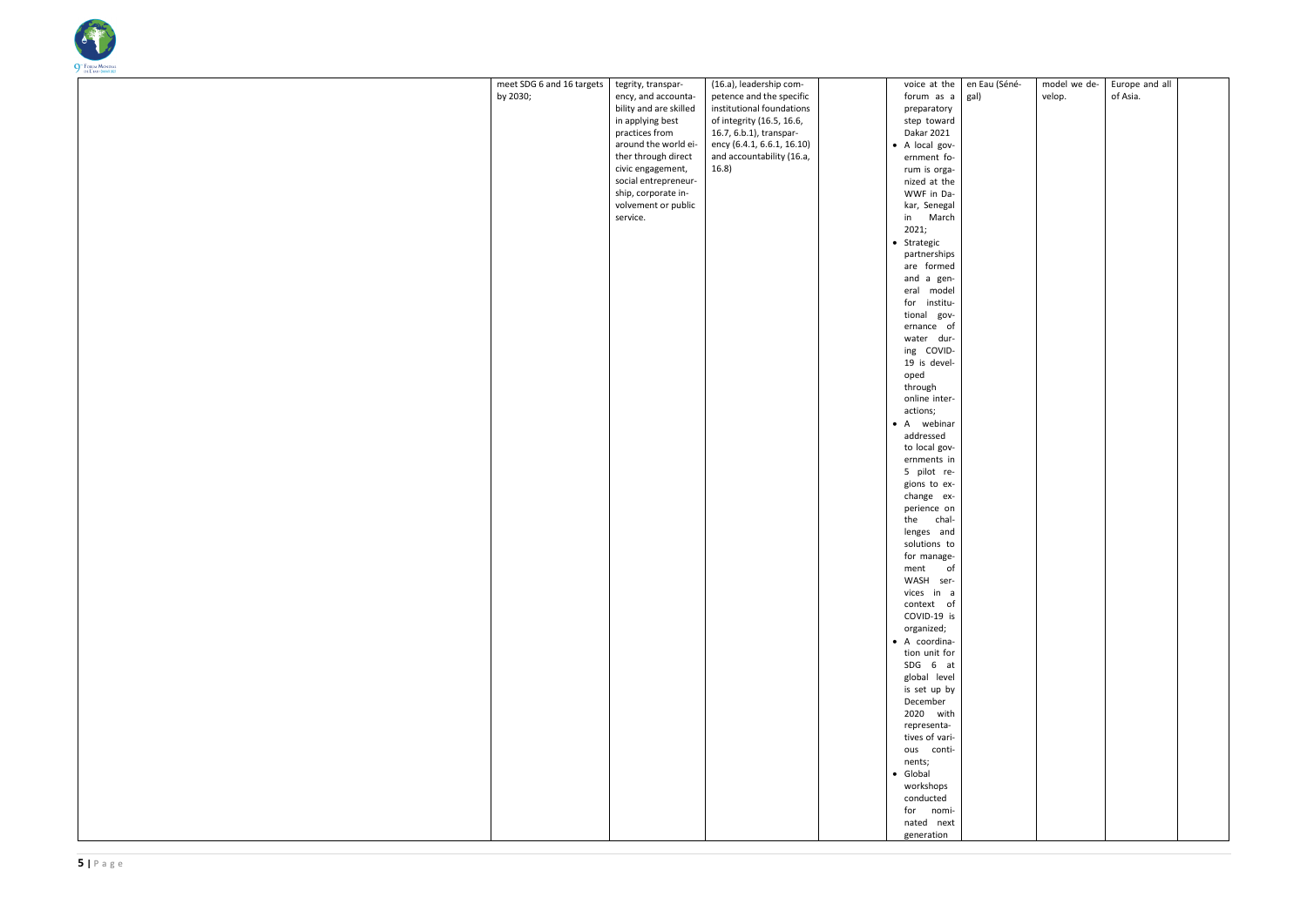

|                          |  |  | leaders and           |  |
|--------------------------|--|--|-----------------------|--|
|                          |  |  | network               |  |
|                          |  |  | created for           |  |
|                          |  |  | them<br>to            |  |
|                          |  |  | learn collec-         |  |
|                          |  |  | tively from           |  |
|                          |  |  | an-<br>one            |  |
|                          |  |  | other.                |  |
|                          |  |  | $\bullet$ At<br>least |  |
|                          |  |  | 1000 lead-            |  |
|                          |  |  | ers of local          |  |
|                          |  |  | watershed             |  |
|                          |  |  | institutions          |  |
|                          |  |  | are sensi-            |  |
|                          |  |  | tized on the          |  |
|                          |  |  | SDG 6 model           |  |
|                          |  |  | by 2021;              |  |
|                          |  |  | • At least 500        |  |
|                          |  |  | leaders of            |  |
|                          |  |  | local water-          |  |
|                          |  |  | shed institu-         |  |
|                          |  |  | tions<br>are          |  |
|                          |  |  | in<br>trained         |  |
|                          |  |  | the model             |  |
|                          |  |  | by Decem-             |  |
|                          |  |  | ber 2022.             |  |
|                          |  |  |                       |  |
| Project 2 - TITLE        |  |  |                       |  |
| Project 3 - TITLE        |  |  |                       |  |
| $\cdots$                 |  |  |                       |  |
| <b>Project x - TITLE</b> |  |  |                       |  |

#### **ACTION 3: Operationalize and coordinate platforms of local governments for the implementation of Goal 6 with a focus on inclusive sanitation.**

#### **Overall purpose and expected results:**

The AAE has since 2014, been supporting several African municipalities to improve their performance in the sanitation service. This has been mainly undertaken through the facilitation of partnerships with municipalities th Ethekwini in Durban in South Africa, the municipality of Dschang in Cameroon and today, we would add the municipalities of Tiassalé and Yamoussoukro in Côte d'Ivoire, Kampala in Uganda and Yaoundé in Cameroon). Given t different countries of the world, it is important that coordination actions such as the forum of mayors so far organized only by the EAA, be extended / open to other local governors such as deputies, regional councillors, according to the governance of the countries. The action:

- Intends to establish a coordination unit for SDG 6, to be set up by December 2020 with representatives of various continents;
- Aims to ensure that by 2020, at least the following outcomes will be achieved (i) 1000 responsible of local government are sensitized on the SDG 6 by 2022, (ii) 500 local governments officials trained on CWIS, and governments from various continents including benchmarking missions organized.

**Overall SDGs Alignment**: Goals 1, 3, 6, 10, 16 and 17 Coherence with other Priorities:

| <b>PROJECTS INCLUDED</b><br>In order of priority and level<br>of impact                                                                                        | <b>OBJECTIVE</b> | <b>DESCRIPTION</b><br>AND<br><b>PURPOSE</b>                                                                                            | <b>EXPECTED RESULTS</b>                                                                                                                                                                                                                                                           | <b>SDGs ALIGNMENT</b>           | <b>IMPLEMENTATION</b> | <b>PARTICIPANTS</b><br>AND<br><b>REPRESENTATIVENESS</b> | <b>STAKEHOLDERS</b><br><b>REPLICABILITY IN OTHER</b><br><b>CONTEXTS</b> |
|----------------------------------------------------------------------------------------------------------------------------------------------------------------|------------------|----------------------------------------------------------------------------------------------------------------------------------------|-----------------------------------------------------------------------------------------------------------------------------------------------------------------------------------------------------------------------------------------------------------------------------------|---------------------------------|-----------------------|---------------------------------------------------------|-------------------------------------------------------------------------|
| Project 3 : Operationalize<br>and coordinate platforms of<br>local governments for the<br>implementation of Goal 6<br>with a focus on inclusive<br>sanitation. |                  | establish a coordina-<br>tion unit for SDG 6, to<br>be set up by December<br>2020 with representa-<br>tives of various conti-<br>nents | - ensure that by 2020,<br>at least the following<br>outcomes will be<br>achieved<br>(i) 1000 responsible<br>of local government<br>are sensitized on the<br>SDG 6 by 2022, (ii)<br>500<br>local<br>govern-<br>officials<br>ments<br>trained on CWIS, and<br>(iii) 50 partnerships | Goals 1, 3, 6, 10, 16 and<br>17 |                       |                                                         |                                                                         |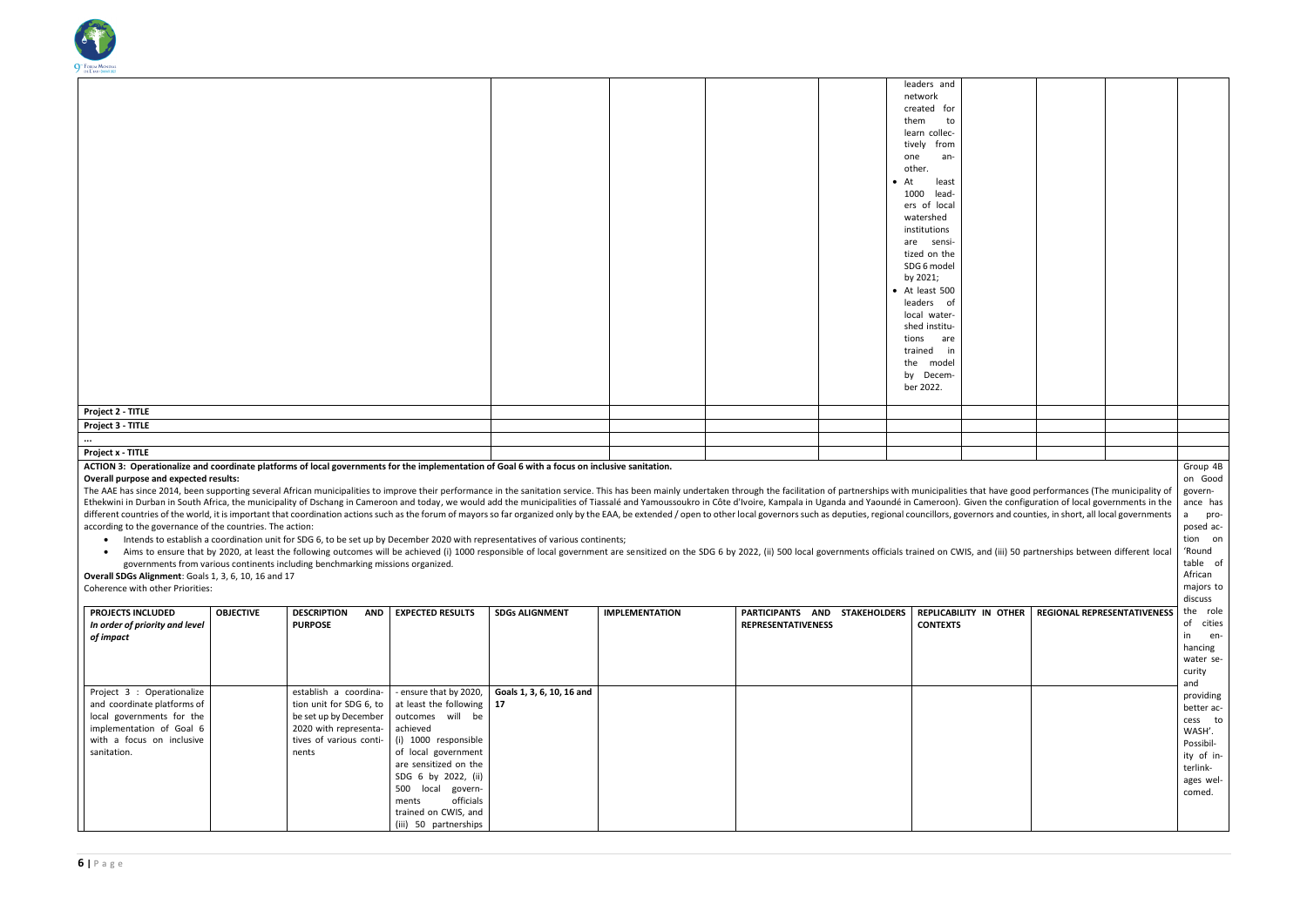

|  |  | between different lo-  |  |  |  |
|--|--|------------------------|--|--|--|
|  |  | cal governments from   |  |  |  |
|  |  | various continents in- |  |  |  |
|  |  | cluding benchmark-     |  |  |  |
|  |  | ing missions orga-     |  |  |  |
|  |  | nized.                 |  |  |  |
|  |  |                        |  |  |  |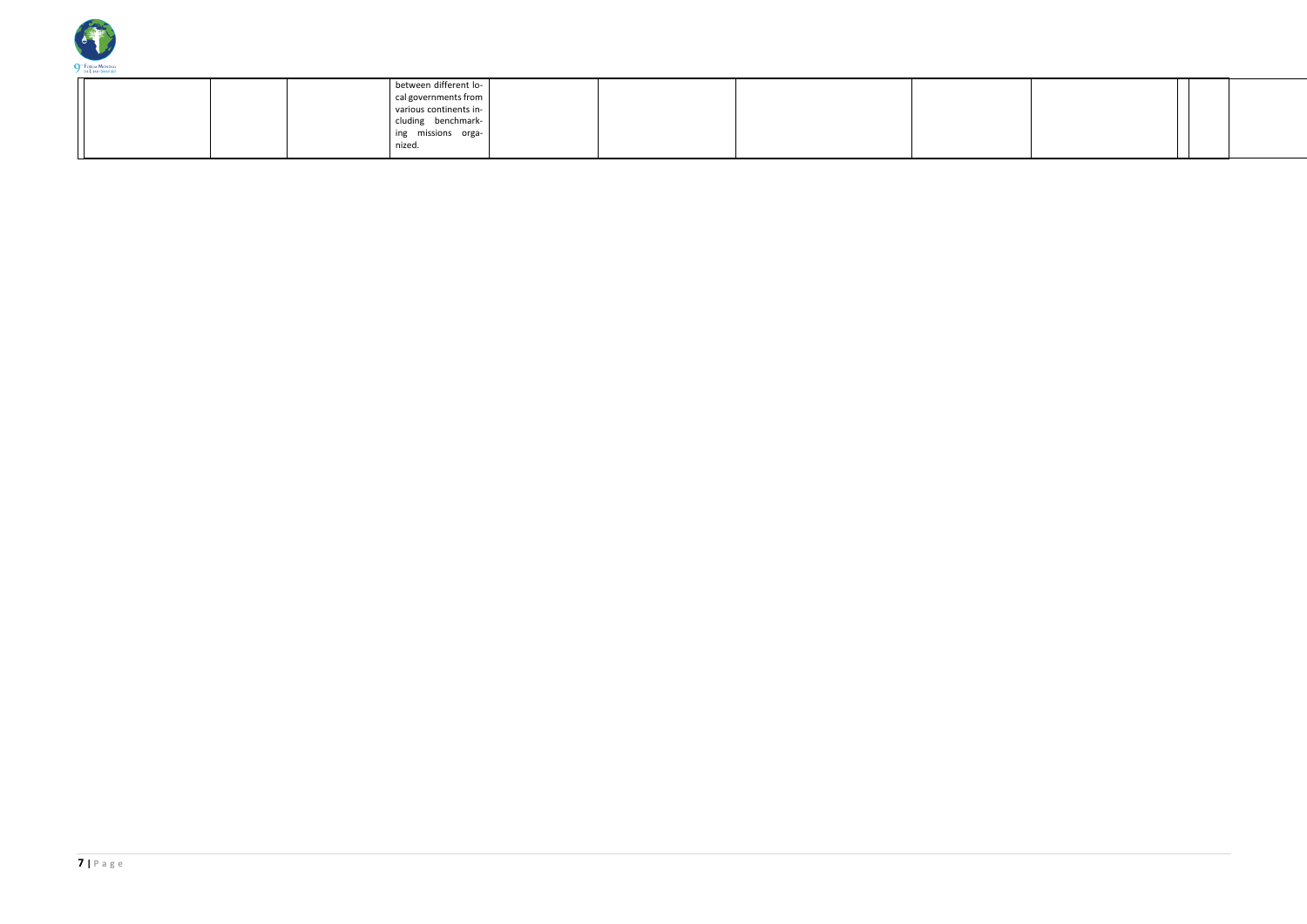

# 9 th World Water Forum - Action Group 4D – Effective Institutions and Integrity

- 1. Organisation(s) // Organisation(s): **Water Integrity Network/ Réseau d'intégrité de l'eau**
- 2. Main Contact Details // Coordonnées principales :
	- a. Person's Name // Nom de la personne : **Barbara Schreiner**
	- b. Email Address // Adresse e-mail: **BSchreiner@win-s.org**
- 3. Describe your action in one sentence this can be an action that your organization is currently driving, or a new one that you would like to see happen

(*Example: setting up a multistakeholder platform at city level to monitor WASH budget allocations and expenditure against delivery)* // Décrivez votre action en une phrase *(Exemple: la mise en place d'une plate-forme multipartite au niveau de la ville pour suivre les allocations budgétaires et les dépenses WASH par rapport aux résultats)* 

*(Your sentence here // Votre phrase ici)* A guide book on Parliamentarian engagement with Civil Society, providing recommendations on principles and practices for integrity, transparency, accountability and participation that should be implemented at the legislative level in order to accelerate the achievement of SDG 6 on WASH.

Un guide sur l'engagement des parlementaires auprès de la société civile, fournissant des recommandations sur les principes et les pratiques d'intégrité, de la transparence, de la responsabilité et de la participation qui devraient être mises en œuvre au niveau législatif afin d'accélérer la réalisation de l'ODD 6 sur l'eau potable, l'assainissement et l'hygiène.

- 4. What kind of action are you are proposing (multiple choice is possible)? // *Quelle sorte d'action proposez-vous (plusieurs choix possibles)* ?
	- ☐ Local initiative // *Initiative locale*
	- ☐ Funding mechanism // *Mécanisme de financement*
	- ☐ Legal mechanism // *Mécanisme juridique*
	- ☒ Governance // *Gouvernance*
	- ☒ Stakeholder coordination // *Coordination entre parties prenantes*
	- ☒ Data/knowledge/experience sharing // *Partage de données/connaissances/expériences*
	- ☒ Awareness raising // *Sensibilisation*
	- $\Box$  Other // Autre :
- 5. Has the action already started? // L'action a-t-elle déjà débuté ?
	- $\Box$  Yes // Oui
	- $\boxtimes$  No // Non
- 6. Describe your action in 300 words. The activities or projects can consist of new initiatives identified by the group. Members could also present to the group projects that they have already initiated that they are willing to scale up or adapt by involving other actors. // Décrivez votre action en max. 300 mots. Les activités ou projets peuvent consister en de nouvelles initiatives identifiées par le groupe. Les membres peu*vent également présenter au groupe des projets qu'ils ont déjà initiés et qui sont disposés à développer ou à adapter en impliquant d'autres acteurs.*

*(Describe your action here // Décrivez votre action ici)*

The ambitious transformative 2030 Agenda for Sustainable Development, as well as the equally progressive Paris Agreement, cannot be achieved through the efforts of the public sector alone. Collective efforts in terms of partnership and participation through inclusive, political processes and responsive, effective and accountable institutions are needed to catalyze actions and accelerate results. The 2019 Sustainable Development Goals Progress Report calls for an increased space for Civil Society's contributions and inclusive dialogue between the public sector and private sectors in order to achieve the SDG goals.

Parliamentarians, as representatives of the people, are at the forefront of ensuring WASH implementation. Their constitutional responsibility holds them accountable for the interface between the people and state institutions, promotion and adoption of people-centered policies and legislations, ensuring that no one is left behind. Unfortunately, parliaments in developing countries often have limited capacity, independence, knowledge and resources to perform their functions effectively. Consequently, the role of parliament overseeing and contributing to their national development agendas, monitoring their implementation by governments, and influencing development strategies that reflect the concerns of the people tends to be weak.

On the other hand, CSOs play the critical role of bringing innovation in WASH interventions, improvement of policy opportunities, criticizing impractical or problematic policies, building capacity and vital resource mobilization agents. Civil Society's four fold characteristics of: giving voices to the poorest and most marginalized, serving as agents of accountability, acting as service delivery providers and monitoring progress through data collection and reporting, make them change agents, instrumental in achieving sustainable results of SDG 6.

There is a growing global consensus of the importance of the role of parliaments in the realization of WASH goals and this role involves parliamentary engagement with CSOs, however to date, the relationship between these two parties has been largely uncoordinated. It is in this light that Action Group 4D calls for the development of a set of principles and guidelines, to assist parliamentarians globally to devise the appropriate structures, mechanisms and practices for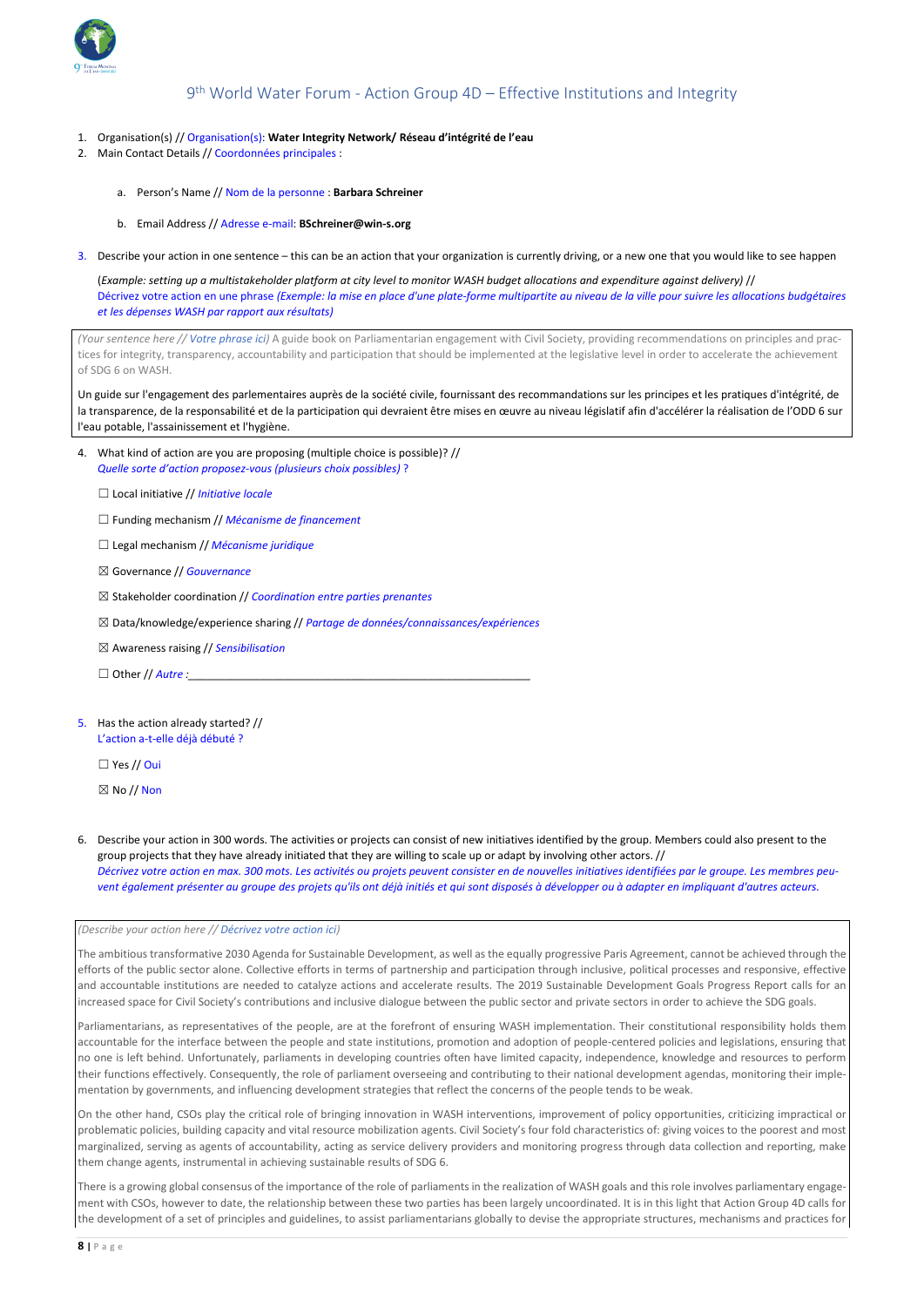

engaging with CSOs in order to improve their ability to discharge their important accountability and oversight obligations and responsibilities in WASH. The 9th World Water Forum, presents this opportunity; to initiate discussions on the content and purposes of such a set of principles and guidelines, and what they might entail in order to be of practical benefit to parliaments and parliamentarians everywhere.

This action builds upon one of the major political outcomes of the 8<sup>th</sup> World Water Forums, the Parliamentarian Manifesto, which emphasizes the role of parliamentarians and the rights to water, and recognizes the importance of the effort of parliamentarians to ensure water security, universal access to safe drinking water, elimination of inequalities and promotion of sustainable development.

L'ambitieux programme de transformation de 2030 pour le développement durable, ainsi que l'accord de Paris, tout aussi progressiste, ne peuvent être réalisés uniquement grâce aux efforts du secteur public. Des efforts collectifs en termes de partenariat et de participation à travers des processus politiques inclusifs et d'institutions réactives, efficaces et responsables sont nécessaires pour catalyser les actions et accélérer les résultats. Le rapport d'avancement des objectifs de développement durable de 2019 appelle à accorder un espace accru pour les contributions de la société civile et un dialogue inclusif entre le secteur public et le secteur privé afin d'atteindre les objectifs des ODD.

Les parlementaires, en tant que représentants du peuple, sont à l'avant-garde pour assurer la mise en œuvre du programme WASH. Leur responsabilité constitutionnelle leur confère la responsabilité de l'interface entre le peuple et les institutions de l'État, de la promotion et de l'adoption de politiques et de législations axées sur le peuple, en veillant à ce que personne ne soit laissé pour compte. Malheureusement, les parlements des pays en développement ont souvent une capacité, une indépendance, des connaissances et des ressources limitées pour remplir leurs fonctions efficacement. Par conséquent, le rôle du parlement consistant à superviser et à contribuer à leurs programmes nationaux de développement, à contrôler leur mise en œuvre par les gouvernements et à influencer les stratégies de développement qui reflètent les préoccupations du peuple tend à être faible.

- 2. After the World Water Forum: Development and dissemination of a guidebook on for engagement between Parliamentarians and civil society to increase integrity, transparency, and accountability in achieving the SDG 6 WASH goals.
- 1. Au Forum mondial de l'eau : Accord général sur les principes d'engagement entre les parlementaires et la société civile pour accroître l'intégrité, la transparence et la responsabilité dans la réalisation des objectifs WASH de l'ODD 6.
- *2.* Après le Forum mondial de l'eau : élaboration et diffusion d'un guide sur l'engagement entre les parlementaires et la société civile pour accroître l'intégrité, la transparence et la responsabilité dans la réalisation des objectifs de l'ODD 6 en matière d'eau potable et d'assainissement.

D'autre part, les OSC jouent le rôle essentiel d'apporter des innovations dans les interventions WASH, d'améliorer les opportunités politiques, de critiquer les politiques peu pratiques ou problématiques, de renforcer les capacités et les agents de mobilisation des ressources vitales. Les quatre caractéristiques de la société civile, à savoir : donner la parole aux plus pauvres et aux plus marginalisés, servir d'agents de responsabilisation, agir en tant que prestataires de services et suivre les progrès grâce à la collecte de données et à l'établissement de rapports, font d'elle un agent de changement, indispensable à la réalisation des résultats durables de l'ODD 6.

Il existe un consensus mondial croissant sur l'importance du rôle des parlements dans la réalisation des objectifs WASH et ce rôle implique un engagement parlementaire avec les OSC bien que les relations entre ces deux parties souffrent généralement d'une coordination insuffisante. C'est pour pallier à ce constat que le groupe d'action 4D appelle à l'élaboration d'un ensemble de principes et de lignes directrices, afin d'aider les parlementaires du monde entier à concevoir les structures, les mécanismes et les pratiques appropriés pour s'engager avec les OSC et d'améliorer leur capacité à s'acquitter de leurs importantes obligations et responsabilités en matière de responsabilité et de surveillance en matière de WASH. Le 9ème Forum Mondial de l'Eau, offre cette opportunité d'initier des discussions sur le contenu et les objectifs d'un tel ensemble de principes et de lignes directrices, et ce qu'ils pourraient impliquer afin d'apporter un avantage pratique aux parlements et aux parlementaires du monde entier.

Cette action s'appuie sur l'un des principaux résultats politiques des 8èmes Forums mondiaux de l'eau, le Manifeste des parlementaires, qui souligne le rôle des parlementaires et les droits à l'eau, et reconnaît l'importance de l'effort des parlementaires pour assurer la sécurité de l'eau, l'accès universel à l'eau potable, l'élimination des inégalités et la promotion du développement durable

## 7. What outcomes are you expecting, and by when? *(*Max. 200 words) // *Quels résultats espérez-vous attendre, et quand ? (Max. 200 mots)*

1. At the World Water Forum: General agreement on the principles for engagement between Parliamentarians and civil society to increase integrity, transparency, and accountability in achieving the SDG 6 WASH goals.

### 8. What are your expected timelines // *Quels sont les délais prévus*

| When/Quand | Pre-Forum/ Pré-Forum                               | <b>Forum</b>                 | Post-Forum                                     |
|------------|----------------------------------------------------|------------------------------|------------------------------------------------|
| What/Quoi  | Session concept developed                          | Panel discussion implemented | Guide book developed, launched and dissemi-    |
|            | Élaboration du concept de la séance                | Mise en place d'un panel de  | nated                                          |
|            | Engagement with key civil society and parliamen-   | discussion                   | Élaboration, lancement et diffusion d'un guide |
|            | tary partners to build interest and commitment     |                              |                                                |
|            | Engagement avec la société civile et les parte-    |                              |                                                |
|            | naires parlementaires clés pour susciter l'intérêt |                              |                                                |
|            | et l'engagement                                    |                              |                                                |

|             | Draft principles and aims developed for discussion |                                   |  |
|-------------|----------------------------------------------------|-----------------------------------|--|
|             | at Forum                                           |                                   |  |
|             | Projet de principes et d'objectifs élaborés pour   |                                   |  |
|             | discussion au Forum                                |                                   |  |
| How/Comment | Panellists and moderator selected                  | General agreement on the prin-    |  |
|             | Panélistes et modérateur sélectionnés              | ciples for engagement between     |  |
|             | Key partners identified and engaged                | Parliamentarians and civil soci-  |  |
|             | Partenaires clés identifiés et engagés             | ety to increase integrity, trans- |  |
|             | Sources of funding acquired                        | parency, and accountability in    |  |
|             | sources de financement acquises                    | achieving the SDG 6 WASH          |  |
|             | Session organized and roles and responsibilities   | goals developed                   |  |
|             | established                                        | Accord général sur les principes  |  |
|             | Organisation de la séance et établissement des     | d'engagement entre les parle-     |  |
|             | rôles et responsabilités                           | mentaires et la société civile    |  |
|             |                                                    | pour accroître l'intégrité, la    |  |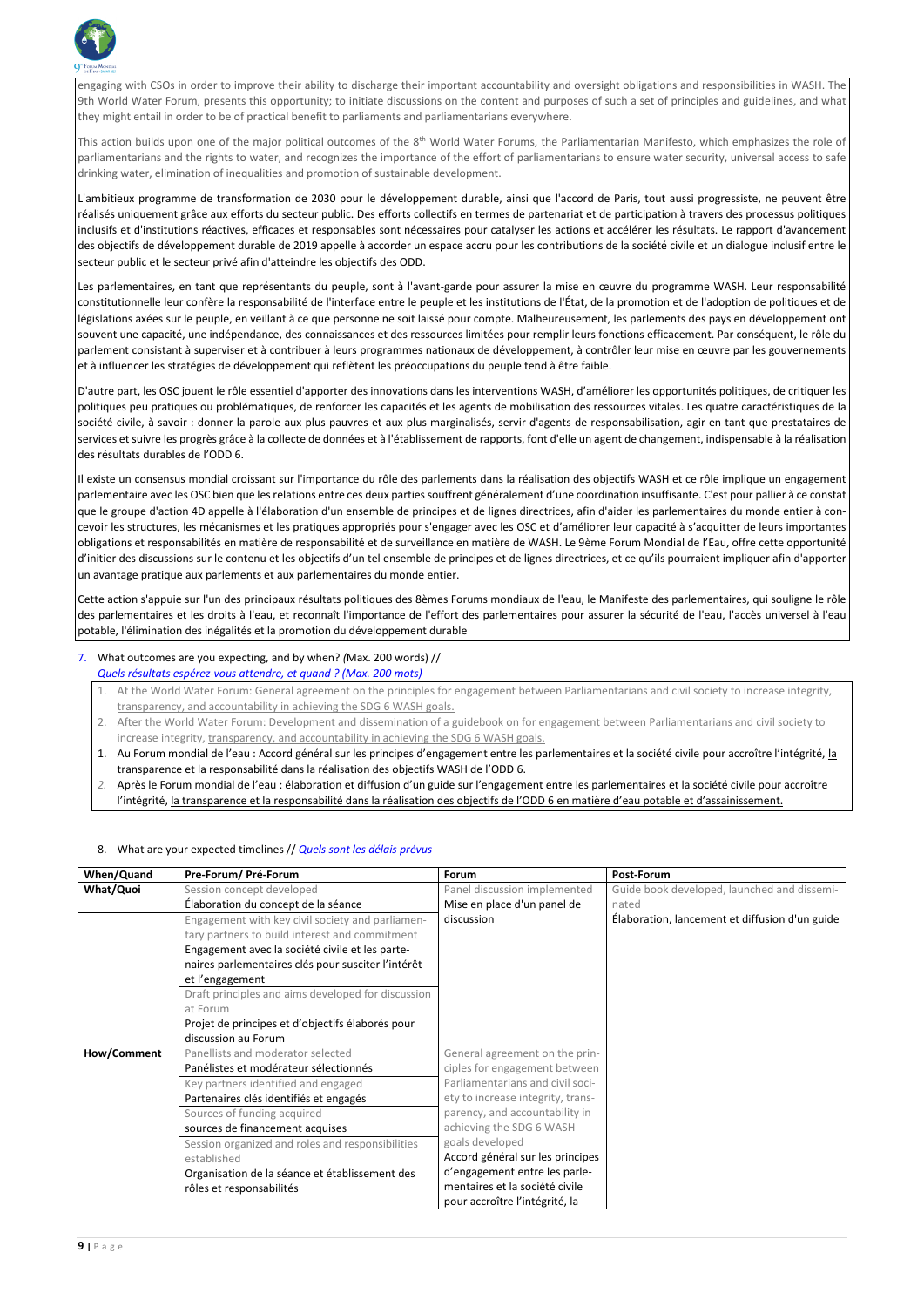

|                   |                                                | transparence et la responsabi-<br>lité dans la réalisation des ob-<br>jectifs WASH de l'ODD 6 |                                         |
|-------------------|------------------------------------------------|-----------------------------------------------------------------------------------------------|-----------------------------------------|
| Lead/Chef de file | WIN, ANEW, IPU, Transparency International,    | WIN, IPU, ANEW, WaterAid In-                                                                  | WIN, IPU, ANEW, WaterAid International, |
|                   | OGP                                            | ternational, OGP                                                                              | <b>OGP</b>                              |
| Support/Soutien   | Action Group,                                  | Action Group 4C, WIN,                                                                         | <b>Action Group 4C</b>                  |
|                   | Consultative Group, Steering Committee and Ac- | AMCOW, PAP, SWA                                                                               | <b>Action Group</b>                     |
|                   | tion Group 4C, WIN, AMCOW, PAP, SAW            |                                                                                               | <b>Consultative Group</b>               |
|                   |                                                |                                                                                               | Steering Committee, WIN, AMCOW, PAP,    |
|                   |                                                |                                                                                               | SAW                                     |
|                   |                                                |                                                                                               |                                         |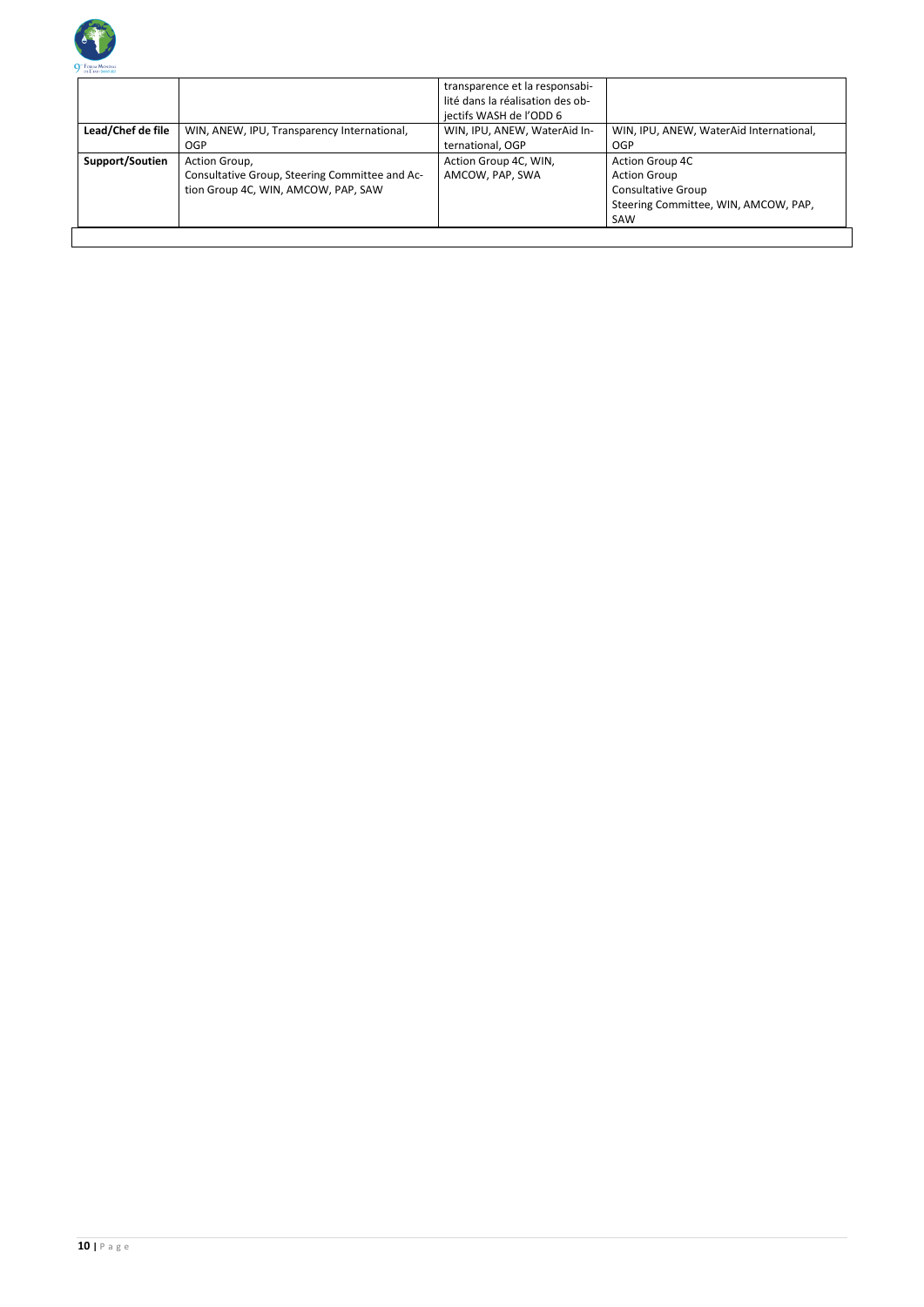

9 th World Water Forum - Action Group 4D – Effective Institutions and Integrity

- 8. Organisation(s) // Organisation(s) : AFRICAN WATER ASSOCIATION/ ASSOCIATION AFRICAINE DE L'EAU
- 9. Main Contact Details // Coordonnées principales :
	- a. Person's Name // Nom de la personne :SYLVAIN USHER
	- b. Email Address // Adresse e-mail : [susher@afwa-hq.org](mailto:susher@afwa-hq.org)

10. Describe your action in one sentence – this can be an action that your organisation is currently driving, or a new one that you would like to see happen

(*Example: setting up a multistakeholder platform at city level to monitor WASH budget allocations and expenditure against delivery)* // Décrivez votre action en une phrase *(Exemple: la mise en place d'une plate-forme multipartite au niveau de la ville pour suivre les allocations budgétaires et les dépenses WASH par rapport aux résultats)* 

*(Your sentence here // Votre phrase ici).*

Establish and support the operationalization of a global platform of local governments for the implementation of Goal 6 of sustainable development with a focus on inclusive sanitation

- 11. What kind of action are you proposing (multiple choice is possible)? // *Quelle sorte d'action proposez-vous (plusieurs choix possibles)* ?
	- ☒ Local initiative // *Initiative locale*
	- ☒ Funding mechanism // *Mécanisme de financement*
	- ☐ Legal mechanism // *Mécanisme juridique*
	- ☒ Governance // *Gouvernance*
	- ☒ Stakeholder coordination // *Coordination entre parties prenantes*
	- ☒ Data/knowledge/experience sharing // *Partage de données/connaissances/expériences*
	- ☒ Awareness raising // *Sensibilisation*
	- ☐ Other // *Autre :\_\_Plaidoyer/advocacy, transparence et intégrité, droit de l'homme (dignité humaine)*

### 12. Has the action already started? // L'action a-t-elle déjà débuté ?

 $\boxtimes$  Yes // Oui

 $\Box$  No // Non

13. Describe your action in 300 words. The activities or projects can consist of new initiatives identified by the group. Members could also present to the group projects that they have already initiated that they are willing to scale up or adapt by involving other actors. // *Décrivez votre action en max. 300 mots. Les activités ou projets peuvent consister en de nouvelles initiatives identifiées par le groupe. Les membres peuvent également présenter au groupe des projets qu'ils ont déjà initiés et qui sont disposés à développer ou à adapter en impliquant d'autres acteurs.*

Since 2016, the AAE has supported local governments and in particular municipalities in the implementation of an exchange and capacity-building platform for WASH. This has already been demonstrated by the organization of 03 forums of Mayors of Africa, notably in February 2018 in Bamako, Mali during the 19th International Congress of the EAA; in February 2019 in Cape Town in South Africa during the joint conference AfricaSan 5 and FSM5 and most recently in February 2020 in Kampala, Uganda, during its 20th International Congress.

In practical terms in WASH, the AAE has been supporting since 2014, several African municipalities to improve their performance in the sanitation service. This is done through the facilitation of partnerships in pairs between municipalities that have good performances (The municipality of Ethekwini in Dur-ban in South Africa, the municipality of Dschang in Cameroon and today, we would add the municipalities of Tiassalé and Yamoussoukro in Côte d'Ivoire, Kampala in Uganda and Yaoundé in Cameroon). Until 2022, capacity building actions in inclusive sanitation management are planned in nearly 50 cities in 15 African countries through partnership actions funded by USAID, the Bill and Melinda Gates Foundation and cooperation German.

Given the configuration of local governments in the different countries of the world, it is important that coordination actions such as the forum of mayors so far organized only by the EAA, be extended / open to other local governors such as deputies, regional councilors, governors and counties, in short, all local governments according to the governance of the countries.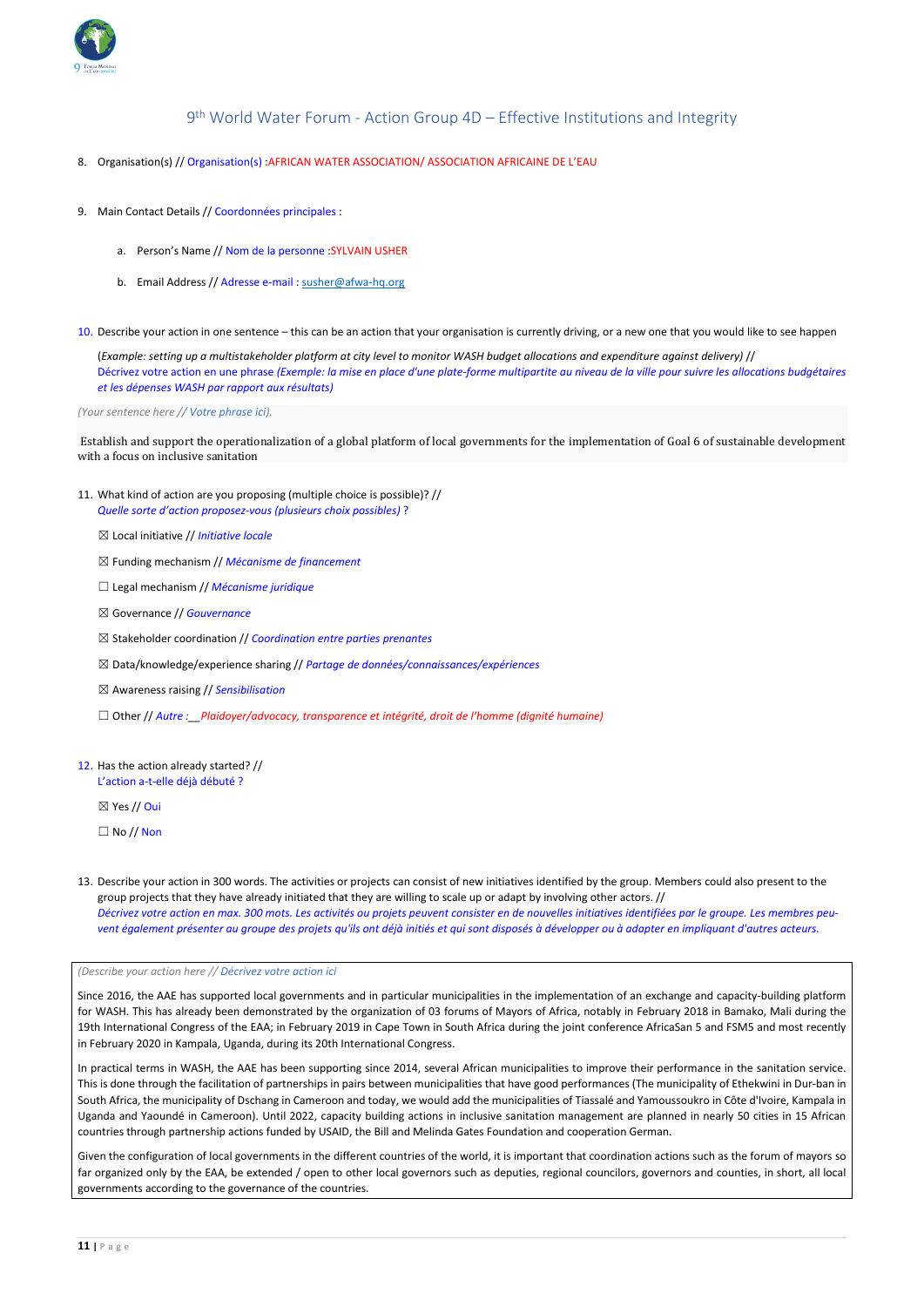

#### 14. What outcomes are you expecting, and by when? *(*Max. 200 words) //

*Quels résultats espérez-vous attendre, et quand ? (Max. 200 mots)*

*(Your answer here // Votre réponse ici)* 

*1. a webinar adressesed to local governantsin order to exchange experience on the challenges and solutions to for management of WASH services in a context of Covid 19 is organized,*

*2. a coordination unit for SDG 6 at global is set up by December 2020 with representatives of various continents,*

*3. At least 1000 responsible of local government are senzitized on the SDG 6 by 2022;*

*4. 500 responsibles of local governments are trained of CWIS at global by december 2022,*

*5. Au moins 50 Partenariats entre différents gouvernants locaux de divers continents incluant des missions de benchmarking sont organisés d'ici à 2022.*

*6. A local government forum is organized at the WWF in Dakar, Senegal in March 2021.*

*7. A pre-forum is organized as a concertation to harmonize the African local government voice at the forum as a preparatory step toward Dakar 2021.*

### 15. What are you expected timelines // *Quels sont les délais prévus*

| When           | <b>Mobilization of local Authori-</b> | Pre-forum Sept. 2020 -Jan       | Forum                          | <b>Post-Forum</b>                     |
|----------------|---------------------------------------|---------------------------------|--------------------------------|---------------------------------------|
|                | ties                                  | 2021                            | Feb-Mar-Apr 2021               | May 2021 >                            |
|                | August 2020-                          |                                 |                                |                                       |
| What           | Webinar                               | Concertation for the Africa     | Implementation of sessions     | Development of partnerships,          |
|                |                                       | voice at the forum              | and reporting/ Recommenda-     | benchmarking and trainings on CWIS    |
|                |                                       |                                 | tions                          |                                       |
| How            | *Identify 04 panelists (local         | *Collaborative design           | *Designation of session lead-  | *Following up of the recommenda-      |
|                | governants) at different level        | *Source content,                | ers                            | tions of the forum                    |
|                | *Invite/publicize the webinar         | * partners, funders, and people | *Final session testing         | *Establishment of regional leads and  |
|                | worldwide throughout differ-          | *Organization, roles, and re-   | *Coordination with forum or-   | partners                              |
|                | ent channels                          | sponsibilities                  | ganizers                       | *Conduct of trainings at local level  |
|                |                                       | *Action planning                | *Implementation of forum       | with participation of people of other |
|                | *Produce a report of the webi-        | *Budget Development             | session                        | regions                               |
|                | nar and share it                      | * Roles and responsibility of   | *Follow up with session par-   | * Design and promotion of online      |
|                |                                       | supporting partners             | ticipants                      | trainings                             |
|                |                                       |                                 | *Select Phase 1 regions        |                                       |
|                |                                       |                                 |                                |                                       |
| Lead           | Simeon Kenfack                        | Sylvain Usher                   | Sylvain Usher                  | Sylvain Usher                         |
|                | Sophiatou Diop                        | Simeon Kenfack                  | Simeon Kenfack                 | Simeon Kenfack                        |
|                |                                       | Sophiatou Diop                  | Sophiatou Diop                 | Sophiatou Diop                        |
| <b>Support</b> |                                       | <b>Action and Consultative</b>  | <b>Action and Consultative</b> | Development partners, Regional        |
|                |                                       | Groups to help shape the in-    | Groups to help fine tune       | banks                                 |
|                |                                       | itiative and facilitate con-    |                                |                                       |
|                |                                       | nections with others            |                                |                                       |
|                |                                       | Regions/continents              |                                |                                       |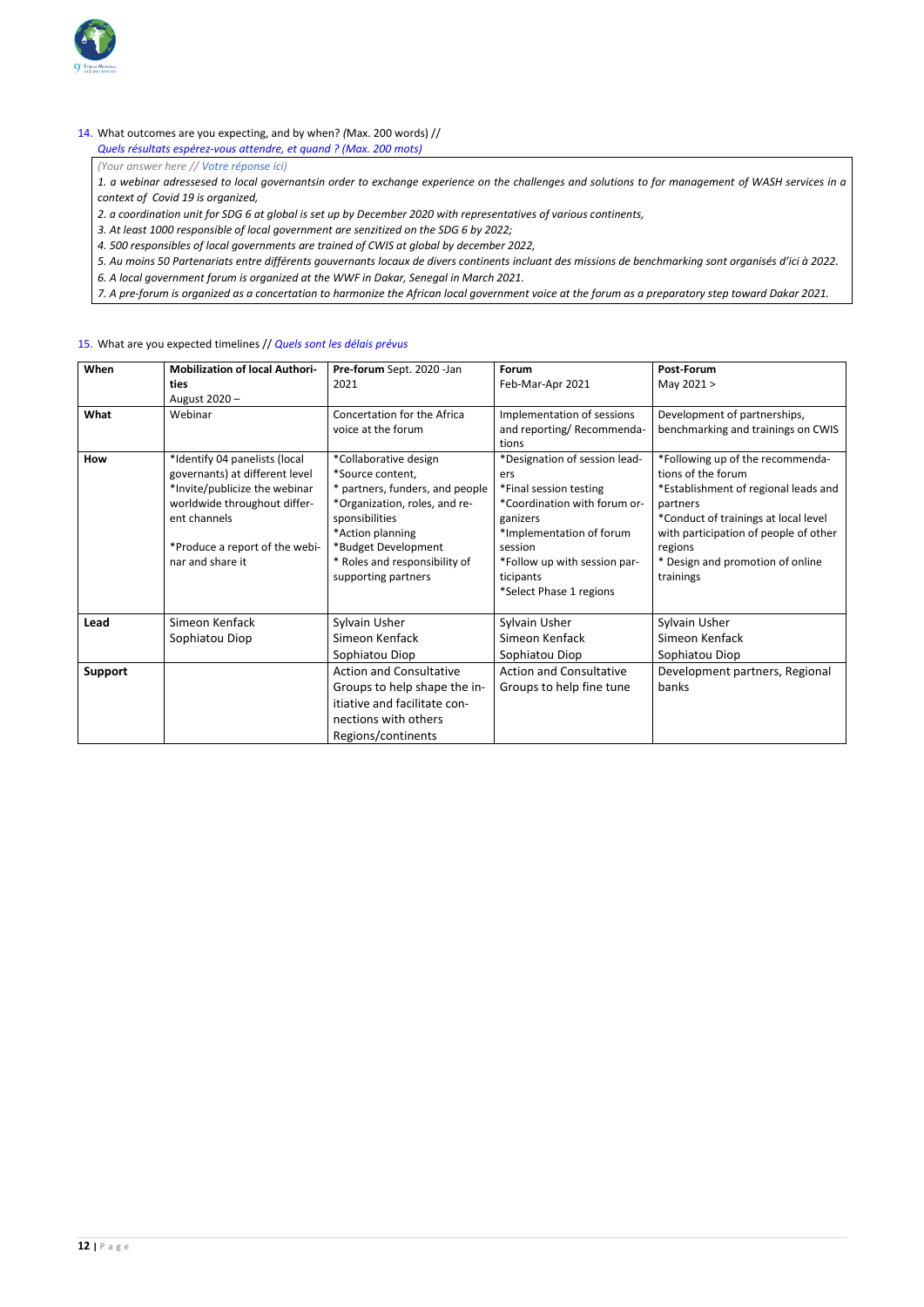

# 9 th World Water Forum - Action Group 4D – Effective Institutions and Integrity

16. Organisation(s) // Organisation(s):\_\_\_\_\_\_\_\_\_\_\_\_\_\_\_\_\_\_\_\_\_\_\_\_\_\_\_\_\_\_\_\_\_\_\_\_\_\_\_\_\_\_\_\_\_\_\_\_\_\_\_\_\_\_\_

Water Aid Citizens Alliance Direction de la Gestion et de la Planification des Ressources en Eau

#### 17. Main Contact Details // Coordonnées principales :

- a. Person's Name // Nom de la personne :
- b. Email Address // Adresse e-mail : \_\_\_\_\_\_\_\_\_\_\_\_\_\_\_\_\_\_\_\_\_\_\_\_\_\_\_\_\_\_\_\_\_\_\_\_\_\_\_\_\_\_\_\_\_
- Chris Hoenig, Citizens Alliance chris.hoenig@citizens.world
- Mariame Dem, Water Aid (Regional Director West Africa) mariamedem@wateraid.org
- Niokhor Ndour (Directeur de la Gestion et de la Planification des Ressources en Eau) niokhorndour@gmail.com

18. Describe your action in one sentence – this can be an action that your organisation is currently driving, or a new one that you would like to see happen

(*Example: setting up a multistakeholder platform at city level to monitor WASH budget allocations and expenditure against delivery)* // Décrivez votre action en une phrase *(Exemple: la mise en place d'une plate-forme multipartite au niveau de la ville pour suivre les allocations budgétaires et les dépenses WASH par rapport aux résultats)* 

*Cultivate the next generation of young leaders to raise the quality of capacity and outcomes achieved by water institutions through better integrity, transparency, and accountability by a) making the direct connection between clean water and handwashing so vital in a pandemic, and b) applying best practices of water education, civic engagement, social entrepreneurship, and leadership development with carefully targeted audiences. The program is called "Clean Water. Clean Hands. Save Lives."* 

*// Votre phrase ici)*

- 19. What kind of action are you proposing (multiple choice is possible)? // *Quelle sorte d'action proposez-vous (plusieurs choix possibles)* ?
	- ☒ Local initiative // *Initiative locale*
	- ☒ Funding mechanism // *Mécanisme de financement*
	- ☐ Legal mechanism // *Mécanisme juridique*
	- ☒ Governance // *Gouvernance*
	- ☒ Stakeholder coordination // *Coordination entre parties prenantes*
	- ☒ Data/knowledge/experience sharing // *Partage de données/connaissances/expériences*
	- ☒ Awareness raising // *Sensibilisation*
	- $\boxtimes$  Other *// Autre : Leadership Development*
- 20. Has the action already started? // L'action a-t-elle déjà débuté ?

 $\Box$  Yes // Oui

#### $\boxtimes$  No // Non

21. Describe your action in 300 words. The activities or projects can consist of new initiatives identified by the group. Members could also present to the group projects that they have already initiated that they are willing to scale up or adapt by involving other actors. // *Décrivez votre action en max. 300 mots. Les activités ou projets peuvent consister en de nouvelles initiatives identifiées par le groupe. Les membres peuvent également présenter au groupe des projets qu'ils ont déjà initiés et qui sont disposés à développer ou à adapter en impliquant d'autres acteurs.*

*Water is at the center of the world's experience with the pandemic. Clean water is vital for washing hands. Clean hands prevent the spread of disease and save*  lives. Citizens of all ages need to take responsibility for **ecosystem, personal and public health** -- with youth at the forefront -- and demand systemic institutional *change to achieve the UN SDGs 6 and 16 by 2030, where water plays a central role. Strong institutions require active citizens and good leaders who have a strong sense of responsibility, live with integrity, demand accountability, demonstrate transparency and focus on measurable performance.*

Our action is to c*ultivate the next generation of young leaders to raise the quality of capacity and outcomes achieved by water institutions through better integrity, transparency, and accountability – by a) making the direct connection between clean water and handwashing so vital in a pandemic, and b) applying*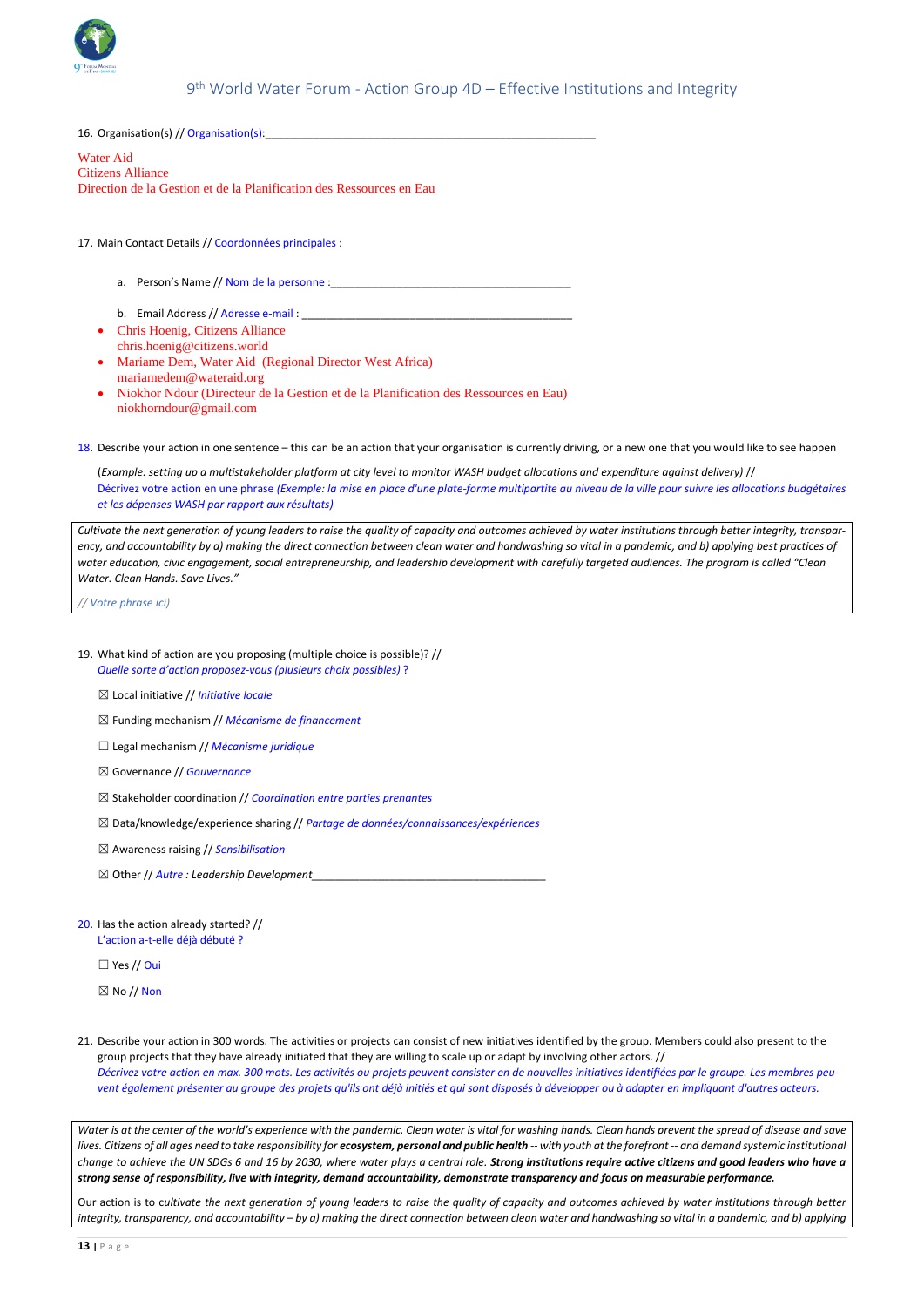

*best practices of water education, civic engagement, social entrepreneurship, and leadership development with carefully targeted audiences. The program is called "Clean Water. Clean Hands. Save Lives."* 

*Focuses on identifying and cultivating the next generation of young leaders who take full responsibility for strengthening institutions through integrity, transparency, and accountability and skilled in applying best practices from around the world either through direct civic engagement, social entrepreneurship, corporate involvement or public service.* 

*// Décrivez votre action ici)*

# 22. What outcomes are you expecting, and by when? *(*Max. 200 words) // *Quels résultats espérez-vous attendre, et quand ? (Max. 200 mots)*

The program will use the heightened awareness of water issues during a pandemic to connect better water quality 6.3.2) and improved hygiene (6.2.1b) to institutional effectiveness (16.a), leadership competence and the specific institutional foundations of integrity (16.5, 16.6, 16.7, 6.b.1), transparency (6.4.1, 6.6.1, 16.10) and accountability (16.a, 16.8)

Our outcomes will be measured in **a)** the quality, diversity and number of leaders from all sources passionate about involvement in strengthening water sector institutions, **b)** the strength of institutional governance in watersheds around the world as demonstrated by their integrity, transparency and accountability, and **c)** the tangible outcomes of improved ecosystem health, public health, water security and economic development.

In our first phase (2021-2022), we will demonstrate acceleration in the pipeline of leaders for 5 targeted phase 1 watersheds. In our second phase (2023- 2024) we will show increases in outcome achievement in pilot watersheds and replicability in 20 watersheds across the globe. In our third phase (2025- 2026) we will show achievement across all phase 2 watersheds and expansion to 50 major and minor watersheds. In our fourth phase (2027-2030) we will have a presence and demonstrated outcome achievement in every major watershed in the world.

*Your answer here // Votre réponse ici)* 

### 23. What are you expected timelines // *Quels sont les délais prévus*

| When           | <b>Pre-Forum</b>                                                                                                                                                                                                                                                                                                                                                        | <b>Forum</b>                                                                                                                                                                                                                                                      | <b>Post-Forum</b>                                                                                                                                                                                                                                                                                                                                                                                                                                               |
|----------------|-------------------------------------------------------------------------------------------------------------------------------------------------------------------------------------------------------------------------------------------------------------------------------------------------------------------------------------------------------------------------|-------------------------------------------------------------------------------------------------------------------------------------------------------------------------------------------------------------------------------------------------------------------|-----------------------------------------------------------------------------------------------------------------------------------------------------------------------------------------------------------------------------------------------------------------------------------------------------------------------------------------------------------------------------------------------------------------------------------------------------------------|
|                | June 2020 - Jan 2021                                                                                                                                                                                                                                                                                                                                                    | Feb-Mar-Apr 2021                                                                                                                                                                                                                                                  | May $2021 >$                                                                                                                                                                                                                                                                                                                                                                                                                                                    |
| What           | Design and Testing                                                                                                                                                                                                                                                                                                                                                      | Mobilization                                                                                                                                                                                                                                                      | Implementation                                                                                                                                                                                                                                                                                                                                                                                                                                                  |
| How            | *Collaborative design<br>*Source content, technology, and meth-<br>ods<br>*Source partners, funders, and people<br>*Organization, roles, and responsibili-<br>ties<br>*Strategy development<br>*Action planning<br>*Budget Development<br>*Recruiting and fundraising<br>*Test concept online and in person with<br>target audiences<br>*Session design and development | *Designation of session lead-<br>ers<br>*Final session testing<br>*Coordination with forum or-<br>ganizers<br>*Implementation of forum<br>session<br>*Follow up with session par-<br>ticipants<br>*Designation of key program<br>leads<br>*Select Phase 1 regions | *Global launch of program<br>*Recruit global strategic partners<br>*Establishment of regional leads and partners<br>*Phase 1a implementation pilots of model v. 1<br>*Testing, learning and program adjustments<br>*Develop model v. 2<br>*Phase 1b implementation at larger scale with<br>model v. 2<br>*Measurement of results and capacity built<br>*Program evaluation and assessment<br>*Phase 2 design and planning for next level of<br>scale and impact |
| Lead           | Chris Hoenig<br>Mariame Dem<br>Niokhor Ndour                                                                                                                                                                                                                                                                                                                            | Mariame Dem<br>Chris Hoenig<br>Niokhor Ndour                                                                                                                                                                                                                      | <b>Niokhor Ndour</b><br>Chris Hoenig<br>Mariame Dem                                                                                                                                                                                                                                                                                                                                                                                                             |
| <b>Support</b> | Action and Consultative Groups to help<br>shape the initiative and facilitate con-<br>nections with others<br>Steering Committee to give steer, facil-<br>itate connections with others for fund-<br>ing and to engage in the process                                                                                                                                   | <b>Action and Consultative</b><br>Groups to help fine tune and<br>deliver phase 2 activities                                                                                                                                                                      | Action and Consultative Groups to help deliver<br>phase 3 activities<br>Steering Committee to facilitate connections and<br>fundraising                                                                                                                                                                                                                                                                                                                         |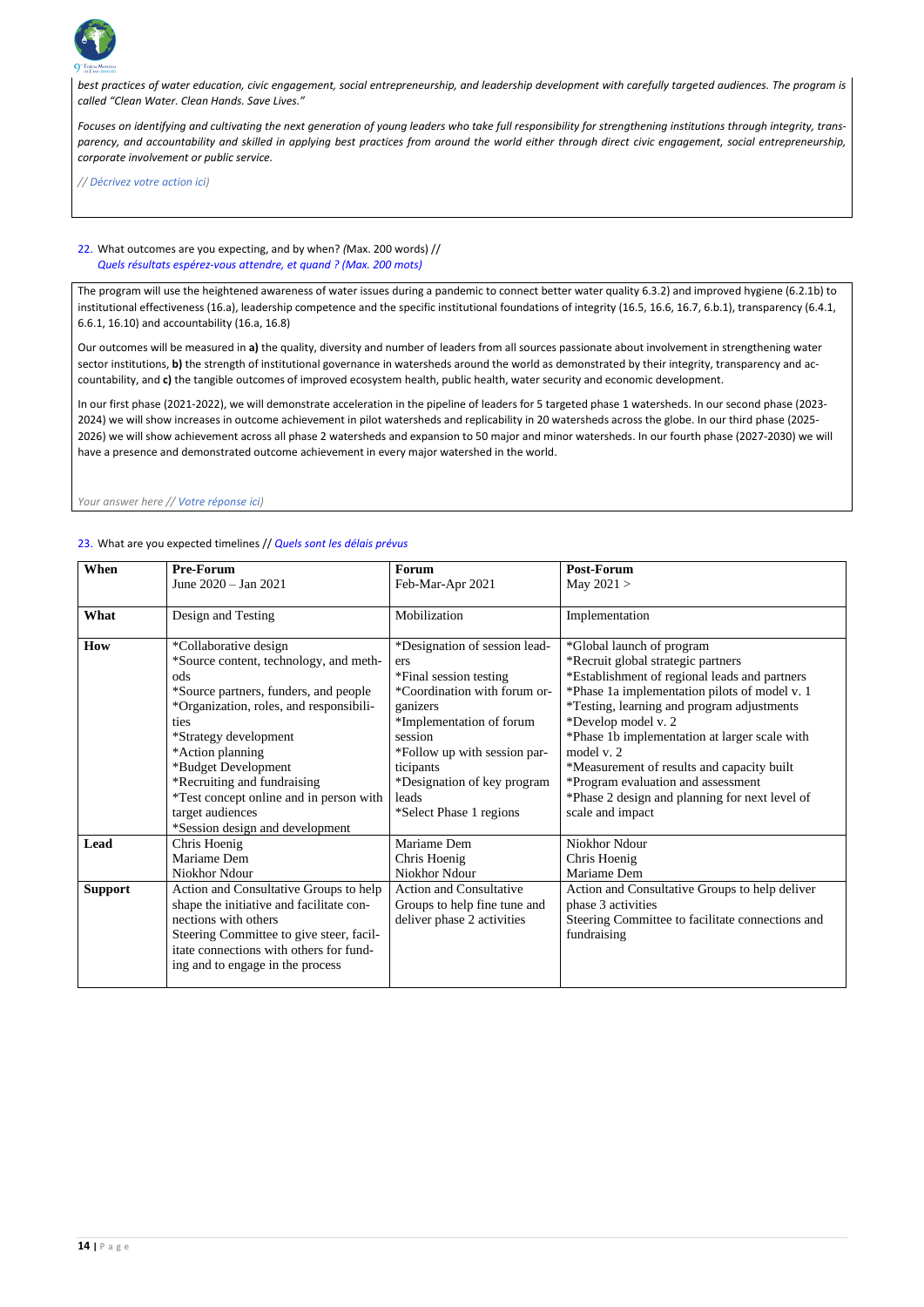

9 th Forum Mondial de l'Eau – Groupe d'Action 4D

# Institutions Effectives et Intégrité

24. Organisation(s) // Organisation(s):\_\_\_\_\_\_\_\_\_\_\_\_\_\_\_\_\_\_\_\_\_\_\_\_\_\_\_\_\_\_\_\_\_\_\_\_\_\_\_\_\_\_\_\_\_\_\_\_\_\_\_\_\_\_\_

Water Aid Citizens Alliance Direction de la Gestion et de la Planification des Ressources en Eau

25. Main Contact Details // Coordonnées principales :

- a. Person's Name // Nom de la personne :\_\_\_\_\_\_\_\_\_\_\_\_\_\_\_\_\_\_\_\_\_\_\_\_\_\_\_\_\_\_\_\_\_\_\_\_\_\_\_\_
- b. Email Address // Adresse e-mail : \_\_\_\_\_\_\_\_\_\_\_\_\_\_\_\_\_\_\_\_\_\_\_\_\_\_\_\_\_\_\_\_\_\_\_\_\_\_\_\_\_\_\_\_\_
- Chris Hoenig, Citizens Alliance chris.hoenig@citizens.world
- Mariame Dem, Water Aid (Regional Director West Africa) mariamedem@wateraid.org
- Niokhor Ndour (Directeur de la Gestion et de la Planification des Ressources en Eau) niokhorndour@gmail.com

26. Describe your action in one sentence – this can be an action that your organisation is currently driving, or a new one that you would like to see happen

(*Example: setting up a multistakeholder platform at city level to monitor WASH budget allocations and expenditure against delivery)* // Décrivez votre action en une phrase *(Exemple: la mise en place d'une plate-forme multipartite au niveau de la ville pour suivre les allocations budgétaires et les dépenses WASH par rapport aux résultats)* 

*Lancer une initiative mondiale d'éducation des jeunes, d'engagement civique, d'entreprenariat social et de developpement du leadership pour améliorer l'intégrité des institutions, la redevabilité, la transparence et par conséquent la performance du secteur WASH. Le nom du programme est: « Eau Propre, Mains Propres, Vies Sauves» // Votre phrase ici)*

- 27. What kind of action are you proposing (multiple choice is possible)? // *Quelle sorte d'action proposez-vous (plusieurs choix possibles)* ?
	- ☒ Local initiative // *Initiative locale*
	- ☒ Funding mechanism // *Mécanisme de financement*
	- ☐ Legal mechanism // *Mécanisme juridique*
	- ☐ Governance // *Gouvernance*
	- ☒ Stakeholder coordination // *Coordination entre parties prenantes*
	- ☒ Data/knowledge/experience sharing // *Partage de données/connaissances/expériences*
	- ☒ Awareness raising // *Sensibilisation*
	- $\boxtimes$  Other // *Autre* : Leadership Development
- 28. Has the action already started? // L'action a-t-elle déjà débuté ?

 $\Box$  Yes // Oui

 $\boxtimes$  No // Non

29. Describe your action in 300 words. The activities or projects can consist of new initiatives identified by the group. Members could also present to the group projects that they have already initiated that they are willing to scale up or adapt by involving other actors. // *Décrivez votre action en max. 300 mots. Les activités ou projets peuvent consister en de nouvelles initiatives identifiées par le groupe. Les membres peuvent également présenter au groupe des projets qu'ils ont déjà initiés et qui sont disposés à développer ou à adapter en impliquant d'autres acteurs.*

L'eau est au cœur de l'expérience mondiale de la pandémie. L'eau propre est vitale pour se laver les mains. Des mains propres empêchent la propagation des maladies et sauvent des vies. Les citoyens de tous âges doivent : **a)** assumer la responsabilité de l'écosystème, de la santé personnelle et publique - avec les jeunes à l'avant-garde et, **b)** exiger un changement institutionnel systémique pour atteindre l'ODD 6 d'ici 2030. Des **institutions solides** nécessitent des **citoyens actifs et des dirigeants qui ont un sens aigu des responsabilités, vivent avec intégrité, exigent la responsabilité, font preuve de transparence et se concentrent sur des performances mesurables**. Nous lancerons un programme mondial audacieux d'éducation des jeunes, d'engagement civique, d'entrepreneuriat social et de développement du leadership. Le cœur du programme sera axé sur les jeunes et la société civile pour développer leurs capacités à fournir un leadership efficace et à apporter un changement civique pour leur contribution efficace à la réalisation de l'ODD 6 d'ici 2030.

FOCUS : Le programme se concentrera sur la sensibilisation et un meilleur engagement des jeunes et des acteurs de la société civile pour assumer plus de responsabilités en exigeant et en contribuant à **l'accroissement des synergies** et à **l'accélération de la réalisation de l'ODD 6**